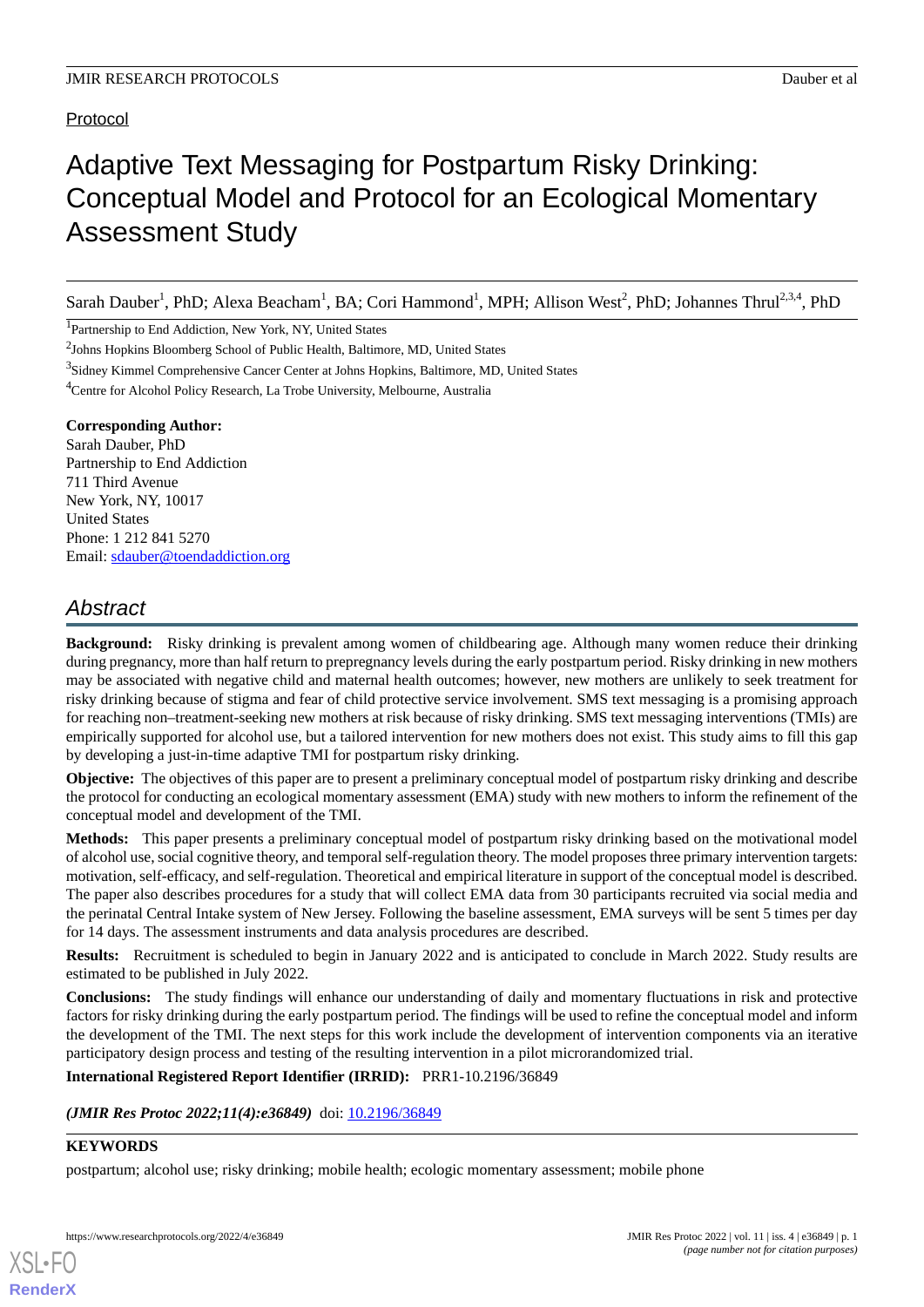# *Introduction*

#### **Background and Rationale**

Risky drinking, defined as the consumption of ≥4 drinks in a day or  $\geq$ 8 drinks in a week [\[1](#page-11-0)[-3](#page-11-1)], is prevalent among women of childbearing age. A 2019 national survey found that, among women aged 18-25 years, 55% reported past-month alcohol use, 34% reported past-month binge drinking (defined as drinking ≥4 drinks at once), and 7% reported past-month heavy alcohol use (defined as drinking ≥4 drinks at once at least 5 days in the previous month). Among women aged 26-44 years, 59% reported past-month alcohol use, 30% reported past-month binge drinking, and 6% reported past-month heavy alcohol use [[4\]](#page-11-2). Although many women reduce their drinking during pregnancy, more than half return to prepregnancy levels by 3 months after delivery [\[5](#page-11-3),[6](#page-11-4)]. Patterns of postpartum drinking vary widely, with 8%-12% of women showing patterns of escalating risky drinking in the early postpartum period [\[7-](#page-11-5)[9\]](#page-11-6). Depending on severity, postpartum alcohol use can lead to impaired parenting and an increased risk of child maltreatment [[10\]](#page-11-7), which can have devastating impacts on brain development, leading to long-term impairment [[11,](#page-11-8)[12](#page-11-9)]. Given the increase in drinking and the potential for severe consequences to the child [[13](#page-11-10)[-15](#page-11-11)], the postpartum period is a critical time for intervention to address risky drinking. However, most adults who engage in risky drinking do not seek treatment [[16\]](#page-11-12). New mothers may be particularly unlikely to seek treatment because of stigma and fear of child protective service involvement [[17\]](#page-12-0). Thus, there is a critical need for innovative approaches to reach non–treatment-seeking new mothers at high risk for negative consequences associated with risky drinking. The goal of this study is to meet this need by developing an SMS text messaging intervention (TMI) to address postpartum risky drinking. In this paper, we describe two critical first steps toward this goal: (1) development of a preliminary conceptual model of postpartum risky drinking and (2) presentation of a protocol for data collection via ecological momentary assessment (EMA) to refine the conceptual model and inform TMI development.

SMS text messaging is a promising approach for reaching non–treatment-seeking risky drinkers and may be particularly suitable for addressing postpartum risky drinking. With 97% of Americans owning a cell phone as of 2021, access to SMS text messaging is widespread [[18\]](#page-12-1). Studies suggest that 99% of received SMS text messages are opened, and 90% are read within 3 minutes of receipt [[19\]](#page-12-2). TMIs are highly acceptable to people with drug and alcohol dependence [\[20](#page-12-3)] and have high scalability potential at a relatively low cost. Of particular importance for new mothers, TMIs provide a way of delivering interventions anonymously, potentially overcoming the stigma and fear of consequences that often prevent mothers from accessing more traditional forms of treatment [[17,](#page-12-0)[21](#page-12-4)-[24\]](#page-12-5). In a recent survey, low-income new mothers with histories of risky drinking reported high levels of mobile phone ownership and use of SMS text messaging as well as favorable reactions to receiving SMS text messages to address alcohol use [[25\]](#page-12-6).

A growing body of literature demonstrates support for TMIs in reducing risky drinking in non–treatment-seeking adults [[20,](#page-12-3)[26-](#page-12-7)[30\]](#page-12-8). In a recent review of mobile health interventions for unhealthy alcohol use, over half of the TMIs reviewed were effective in reducing alcohol use or increasing readiness to change [\[31](#page-12-9)]. However, the existing literature on TMIs for alcohol use has several limitations, including a lack of theoretical behavior change models guiding intervention design, small samples, and lack of long-term follow-up [[20](#page-12-3)[,21](#page-12-4),[32\]](#page-12-10). In addition, most existing studies have compared whole TMIs to attention- or assessment-only controls and were not able to disentangle the impacts of individual intervention components. Generalizability is also limited as most studies have focused on college drinkers, adults with alcohol use disorder, or patients in the emergency department. There are currently no TMIs for alcohol use that are tailored to the unique characteristics of the postpartum period.

TMIs that tailor content to specific participant characteristics or clinical needs show larger effects on clinical outcomes and lower rates of attrition than programs that deliver generic messages [\[20](#page-12-3)[,26](#page-12-7),[33](#page-12-11)]. Interventions that are dynamically tailored in response to reports of changing needs or other variables assessed regularly throughout intervention delivery are referred to as *just-in-time adaptive interventions* (JITAIs). JITAIs aim to provide interventions at times when individuals are particularly vulnerable and when opportunity for positive change is greatest [[34\]](#page-12-12), making this approach a good fit for the postpartum period. The postpartum period is inherently a time of high vulnerability, as demonstrated by higher rates of depression and perceived stress among new mothers [\[35\]](#page-12-13), which are known risk factors for alcohol use [\[36](#page-12-14)[-38](#page-12-15)]. New mothers experience unique transient influences on vulnerability, including daily stress associated with caring for a new baby that can be exacerbated by factors such as lack of sleep and baby irritability [[39-](#page-12-16)[41\]](#page-13-0). The postpartum period is also a time of opportunity for positive change. Pregnant and postpartum people generally report high levels of motivation to change behaviors that may negatively affect their baby, making this time of life a *teachable moment* with maximum potential for effecting positive behavior change [[42\]](#page-13-1).

This study will apply the multiphase optimization strategy (MOST) framework [\[43](#page-13-2)] to develop and pilot-test the first theory-driven just-in-time adaptive TMI for postpartum risky drinking. The MOST is an engineering-inspired framework that allows for the identification of the optimal package of intervention components and is recommended for building efficient, scalable mobile health interventions [\[44](#page-13-3)]. The MOST proceeds in 3 phases. The preparation phase, which is the focus of this study, is aimed at (1) developing a conceptual model that specifies the relationships between intervention components, intervention targets, and outcomes; (2) developing content and delivery strategies for each intervention component; and (3) pilot-testing the developed intervention components. In the optimization phase, the intervention components are further tested in an efficient experimental design with the goal of identifying the best combination of components [[45\]](#page-13-4). Finally, the evaluation phase consists of a traditional randomized controlled trial comparing the full intervention package with a suitable control group.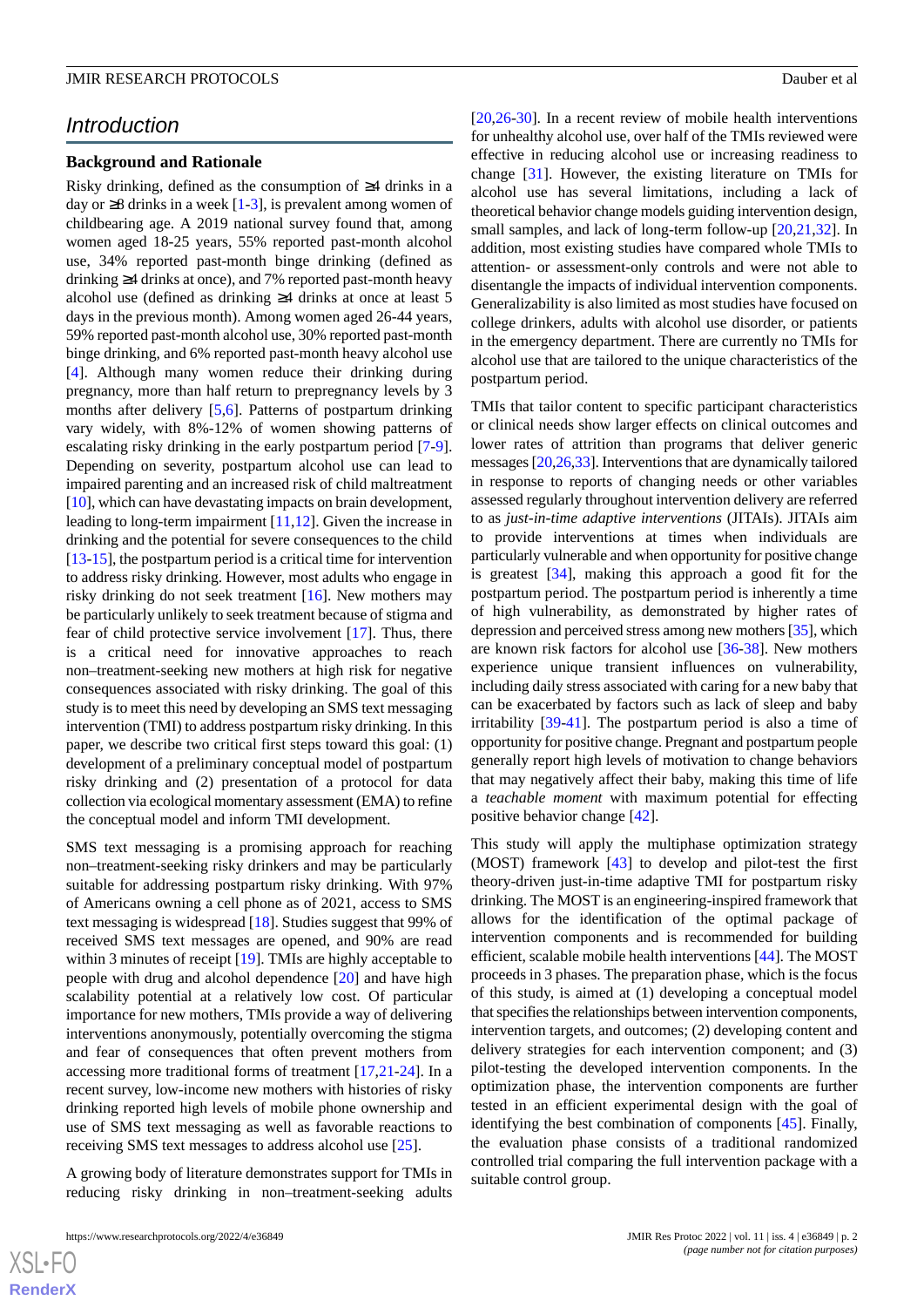Following the MOST framework, the first step in developing a theory-driven JITAI for postpartum risky drinking is to specify the theoretical pathways from the postpartum risk factors that are the primary intervention targets to the ultimate desired outcome of reduced risky drinking. Our proposed conceptual model (described in the *Methods* section) is based on three theoretical frameworks that have been widely used to explain alcohol and substance use: the motivational model of alcohol use [\[46](#page-13-5)], social cognitive theory [\[47](#page-13-6)], and temporal self-regulation theory [[48\]](#page-13-7). These theories have been used previously in the development of TMIs for alcohol use [[49](#page-13-8)[-52](#page-13-9)] but have never been applied to risky drinking in the postpartum period. On the basis of these theories, we have identified three core intervention targets: motivation, defined as commitment to avoid drinking [[53\]](#page-13-10); self-efficacy, including self-efficacy to avoid drinking and self-efficacy in the maternal role; and self-regulation, defined by the use of a range of adaptive coping strategies. All 3 intervention targets correspond to behavior change techniques that have demonstrated efficacy in the context of brief interventions for alcohol use [[54](#page-13-11)[-56](#page-13-12)]. All 3 theoretical frameworks describe internal and external contextual variables operating as risk and protective factors for the intervention targets that ultimately affect drinking behavior. On the basis of the theoretical frameworks as well as the limited empirical literature on the postpartum period, we have selected the following internal and external factors for inclusion: mood, stress, and fatigue (internal factors), and baby fussiness, social support, and drinking cues (external factors). Empirical literature supporting the conceptual model and the selection of contextual variables is described in the *Methods* section.

As JITAIs aim to intervene at the momentary level, a comprehensive understanding of the daily and momentary fluctuations in risks and protective factors for postpartum risky drinking is needed to inform the design of a tailored JITAI for this population. EMAs collect data in real time over the course of a day and are designed to capture momentary fluctuations in feelings and behaviors as participants go about their daily lives [[57\]](#page-13-13). EMAs are particularly suitable for tracking changes in state-level characteristics, which are thought to change significantly within short periods. This method has been widely used in research on substance use and other health behaviors [[57-](#page-13-13)[59](#page-13-14)]. In total, 2 EMA studies with new mothers [[60](#page-13-15)[,61](#page-13-16)] offer preliminary support for the feasibility of this approach with this population. However, almost nothing is known about the

in-the-moment predictors of daily drinking in the postpartum period, information that is crucial for the design of effective interventions for this population.

#### **Objectives**

The objectives of this paper are to (1) present a preliminary conceptual model of postpartum risky drinking and (2) describe the protocol for conducting an EMA study with new mothers to inform the refinement of the conceptual model and the development of a just-in-time adaptive TMI to address postpartum risky drinking.

The purpose of the EMA study is to assess and refine the conceptual model and test the feasibility of EMA data collection procedures in a sample of new mothers. The primary research questions of the EMA study are as follows: (1) How do momentary and daily fluctuations in internal and external contextual factors affect motivation, self-efficacy, and self-regulation? (2) Which internal and external factors are most salient at particular times of the day? (3) What is the relationship between maternal self-efficacy and drinking self-efficacy and how does this relationship fluctuate throughout the day? (4) What is the relationship between momentary and daily changes in motivation, self-efficacy, and self-regulation and daily drinking? (5) To what extent are the study methods (eg, number and length of surveys and item wording) acceptable and feasible for the target population of new mothers within the early postpartum period?

# *Methods*

# **Project Overview**

This EMA study is part of a 3-year effort to develop a JITAI for postpartum risky drinking that comprises the preparation phase of the MOST framework [\(Figure 1](#page-2-0)). EMA data collection represents the first stage of this work, aimed at refining a conceptual model of postpartum risky drinking and informing JITAI development. This paper presents our preliminary conceptual model of postpartum risky drinking and our protocol for EMA data collection. Following completion of the EMA, components of the JITAI will be developed via an iterative participatory design process with focus groups of new mothers. Finally, the resulting JITAI will be tested in a pilot microrandomized trial.

<span id="page-2-0"></span>**Figure 1.** Study timeline. EMA: ecological momentary assessment; JITAI: just-in-time adaptive intervention; MRT: microrandomized trial.

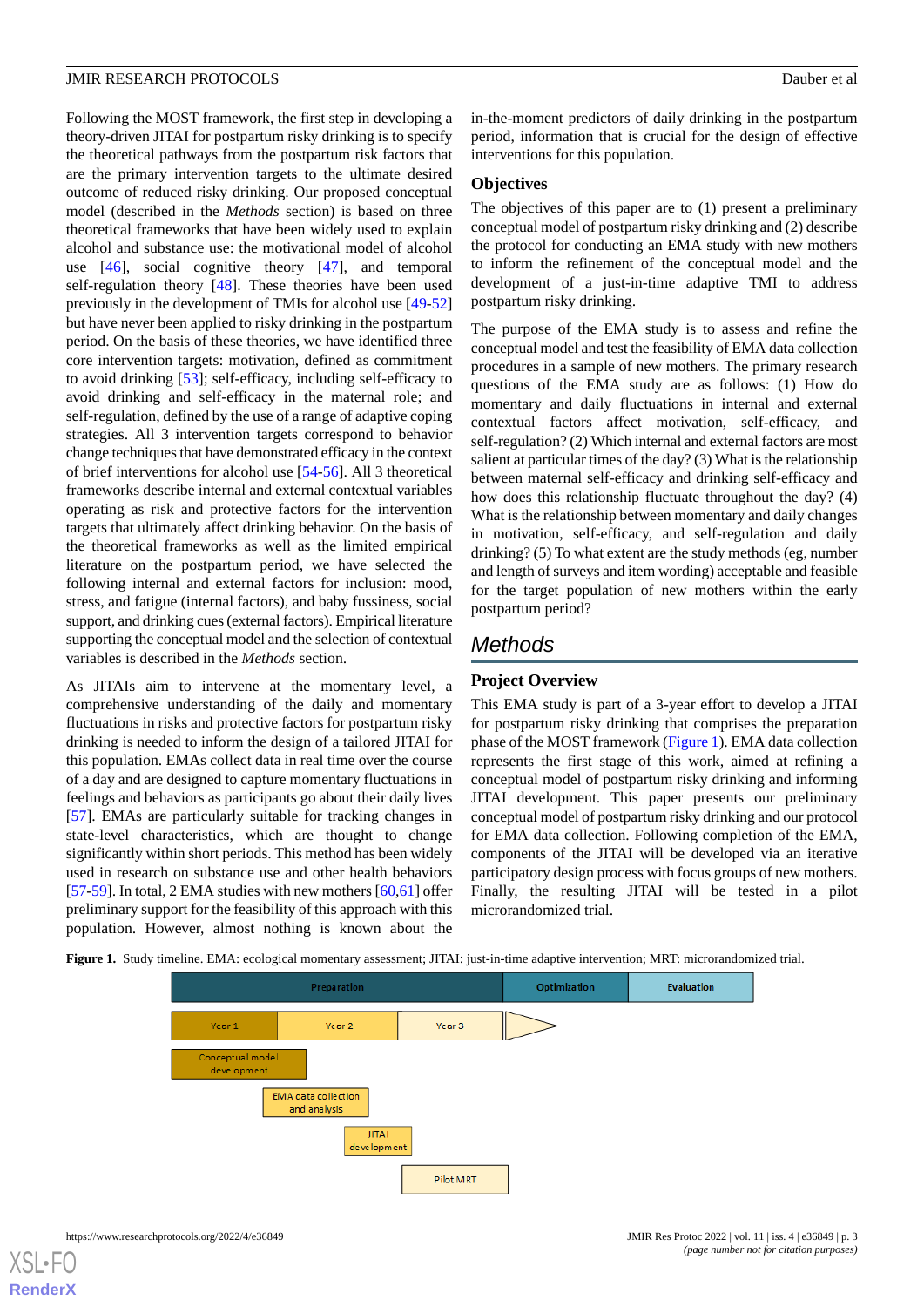#### **Ethics Approval**

The study was approved by the Solutions Institutional Review Board in October 2020 (#2020/06/15) and registered at ClinicalTrials.gov. All study participants will provide informed consent to take part.

## **Conceptual Model**

#### *Overview*

<span id="page-3-0"></span>Our preliminary conceptual model was developed via a review of relevant theoretical and empirical literature combined with a series of brainstorming conversations among the study team.

[Figure 2](#page-3-0) depicts the proposed conceptual model of postpartum risky drinking that guided the development of our EMA data collection protocol. This model is preliminary and subject to adjustment based on the findings of the EMA study. Drawing from the motivational model of alcohol use [[46](#page-13-5)], social cognitive theory [\[47\]](#page-13-6), and temporal self-regulation theory [\[48](#page-13-7)], this model identifies three core intervention targets (motivation, self-efficacy, and self-regulation) that have been reliably assessed at the momentary or daily level in EMA studies. This section describes the empirical literature that supports our conceptual model organized according to the intervention target.





#### *Motivation*

According to the motivational model of alcohol use, motivation to drink is the most proximal predictor of drinking behavior [[46\]](#page-13-5). Our conceptual model operationalizes motivation as commitment to avoid drinking, consistent with other studies examining within-day fluctuations in motivation as a key mechanism of change in substance use treatment [[53](#page-13-10)[,62](#page-14-0),[63\]](#page-14-1). Measured in this way, motivation has been found to fluctuate within a single day, and these changes were associated with drinking the following day [\[53](#page-13-10)].

The motivational model proposes four types of drinking motives that may affect within-day fluctuations in motivation to drink: coping (aimed at reducing negative emotions), enhancement (aimed at increasing positive emotions), conformity (aimed at avoiding social rejection), and social (aimed at increasing positive social experiences), with varying antecedents and consequences of each [[64\]](#page-14-2). Findings from EMA studies of alcohol motivations demonstrate that motives vary within persons and across time and situations in response to internal and external contextual factors [\[65](#page-14-3)]. Previous EMA studies suggest that higher positive affect is associated with greater enhancement motives [\[66](#page-14-4)[-68](#page-14-5)] and higher negative affect is associated with greater coping motives at the daily level [[69,](#page-14-6)[70\]](#page-14-7). Studies examining links between drinking motives and outcomes have shown that daily enhancement motives are generally associated with poorer daily drinking outcomes [[68](#page-14-5)[,71](#page-14-8),[72\]](#page-14-9).

 $X$ SL•FO **[RenderX](http://www.renderx.com/)** Findings for coping motives are less consistent, with some studies finding that coping motives are associated with increased quantity and severity of alcohol use [[71](#page-14-8)[,72](#page-14-9)] and others finding no relationship [[67](#page-14-10)[,68](#page-14-5),[73\]](#page-14-11). Most existing research has been conducted with college student samples, and there may be different patterns among new mothers, which we will begin to elucidate in this study.

#### *Self-efficacy*

Consistent with social cognitive theory, the conceptual model suggests that two types of self-efficacy—drinking self-efficacy and maternal self-efficacy—may contribute to drinking behavior. Drinking self-efficacy, defined as a person's belief in their ability to avoid drinking, is well-supported as a significant predictor of drinking behavior. Higher drinking self-efficacy has been shown to predict less drinking and improved long-term outcomes in the context of treatment for alcohol use disorder [[74](#page-14-12)[-78](#page-14-13)]. Studies with individuals who engage in problematic drinking and are treatment-seeking have found that daily within-person change in self-efficacy to avoid drinking is associated with intensity of drinking the next day [\[53](#page-13-10),[62\]](#page-14-0).

In addition to drinking self-efficacy, our conceptual model includes self-efficacy specific to the maternal role, defined as a mother's belief in her ability to successfully care for her baby. There is currently no research examining associations between maternal self-efficacy and alcohol use. In addition, no study to date has examined daily or momentary changes in maternal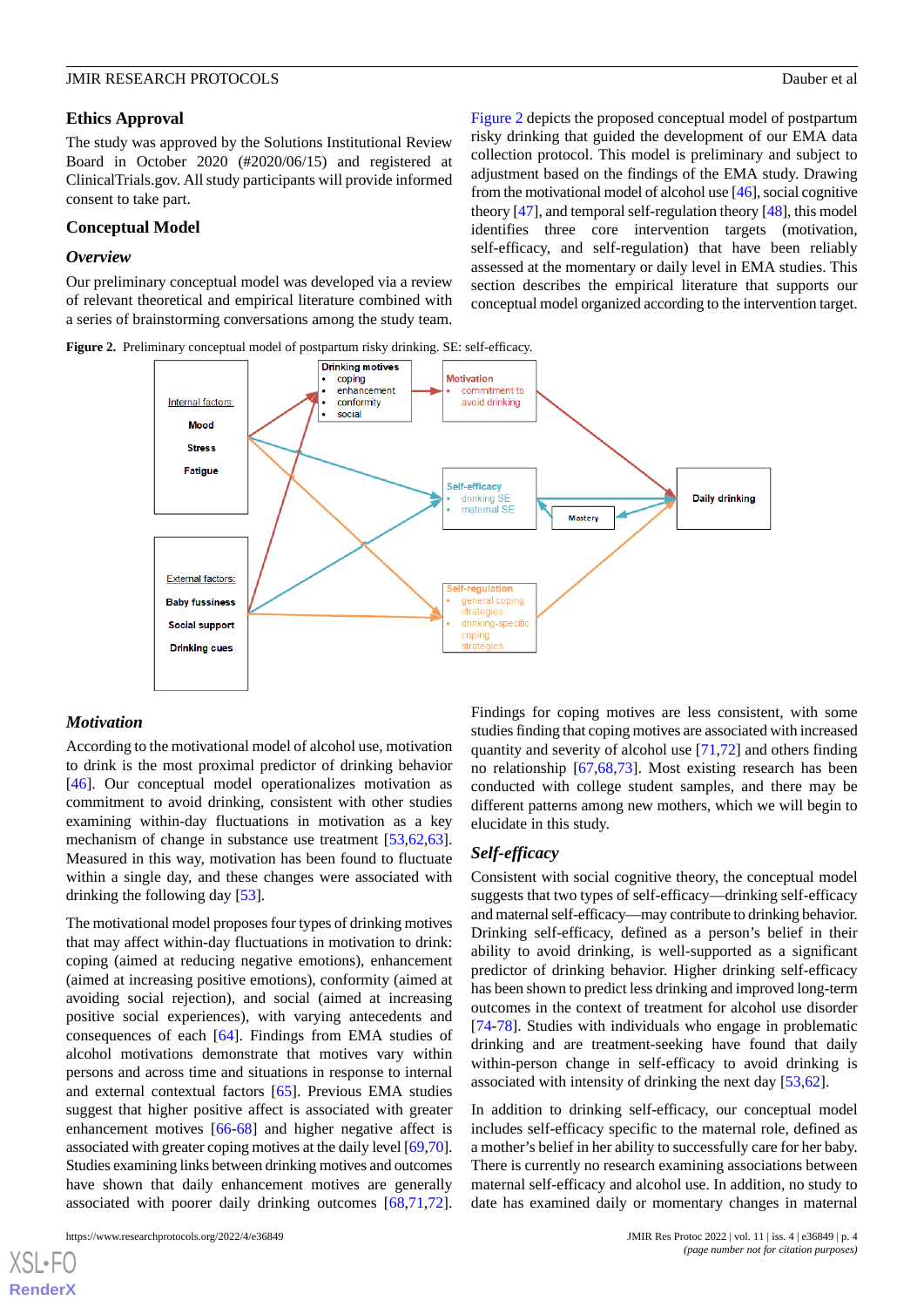self-efficacy during the postpartum period despite evidence that self-efficacy in other domains changes over brief periods [[59](#page-13-14)[,79](#page-14-14),[80\]](#page-14-15). This study will explore the associations between maternal self-efficacy and drinking at the daily and momentary levels to inform whether maternal self-efficacy may be an important intervention target for new mothers who engage in risky drinking.

Both drinking self-efficacy and maternal self-efficacy are influenced by internal and external contextual factors, as reflected in the conceptual model. Variations in mood, stress, and fatigue have been shown to affect both drinking self-efficacy [[62](#page-14-0)[,81](#page-14-16),[82\]](#page-14-17) and maternal self-efficacy [\[83](#page-14-18)[-85](#page-15-0)]. In addition, maternal self-efficacy is affected by difficult infant behavior  $[39,40,86,87]$  $[39,40,86,87]$  $[39,40,86,87]$  $[39,40,86,87]$  $[39,40,86,87]$  $[39,40,86,87]$  $[39,40,86,87]$  and a lack of social support  $[88-90]$  $[88-90]$  $[88-90]$ . The model also includes a feedback loop between self-efficacy, daily drinking, and mastery such that mastery experiences can increase self-efficacy, thereby reducing the likelihood of next-day drinking. For example, a successful attempt to avoid drinking is likely to increase an individual's belief in their own capacity to avoid drinking in the future, and this heightened self-efficacy makes them more likely to succeed in future attempts to avoid drinking. Empirical studies on the mastery feedback loop are limited, but there is some support for the reciprocal relationship between mastery and self-efficacy in a sample of adults who smoke [\[91](#page-15-5)].

#### *Self-regulation*

According to temporal self-regulation theory, self-regulation, or the ability to monitor and adapt cognitions, emotions, and behaviors in response to internal or external contextual factors in a goal-directed manner, is a key factor affecting risky behaviors, including alcohol use [[92](#page-15-6)[,93](#page-15-7)]. Internal and external factors can act as triggers for substance use, and adaptive self-regulation strategies must be applied to avoid drinking alcohol in the presence of these triggers [[94\]](#page-15-8). In addition, internal and external factors can predict the likelihood that a person will apply self-regulation strategies in a particular situation [\[93](#page-15-7)[,95](#page-15-9)]. Self-regulation is a core theoretical mechanism of behavior change in cognitive behavioral treatments for addiction [\[96](#page-15-10),[97\]](#page-15-11), although findings related to the effectiveness of specific self-regulatory strategies for alcohol use have been mixed [\[95](#page-15-9)].

A small number of studies have examined daily within-person changes in self-regulation strategies in the context of alcohol use [\[94](#page-15-8)]. Studies typically define self-regulation as the use of adaptive coping strategies [[69](#page-14-6)[,98](#page-15-12),[99\]](#page-15-13) or protective drinking strategies [\[100](#page-15-14),[101\]](#page-15-15). Daily engagement in coping strategies has been associated with drinking behavior, with some studies finding differences based on the specific strategy used [[69](#page-14-6)[,98](#page-15-12)] and others not [[102\]](#page-15-16). Given that nearly all studies have used college student samples and there is no research to guide the selection of specific strategies for new mothers, our study includes a broad range of self-regulation strategies with the aim of determining those most salient for our target population.

### **Target Population, Eligibility Criteria, and Sample Size**

The study target population is adults aged 18-45 years who live in New Jersey and gave birth to a live infant within the previous 2 weeks who is currently in their care. This study is being conducted in New Jersey to leverage existing partnerships between the study team and the New Jersey state system of care for perinatal women. Additional eligibility criteria include speaking English and access to a smartphone with internet. Participants must also report one of the following: (1) a score of ≥2 on the Tolerance, Annoyance, Cut Down, Eye-Opener (T-ACE) alcohol risk screener, (2) having  $\geq 8$  standard drinks in 1 week in the 12 months before becoming pregnant, or (3) having ≥4 drinks at one time once a month or more often in the 12 months before becoming pregnant. We aim to recruit 30 participants who meet the eligibility criteria. Similar sample sizes have been used in other EMA studies of individuals who engage in substance use [\[103](#page-15-17)-[105\]](#page-15-18) and new mothers [\[106](#page-15-19)].

# **Recruitment, Eligibility Screening, and Informed Consent Procedures**

This study will use two primary recruitment strategies: (1) recruitment via social media advertisements on Facebook and Instagram and (2) referrals from providers in the New Jersey perinatal Central Intake (CI) system.

#### *Social Media Recruitment*

Advertisements for the study will be placed on Facebook and Instagram and will be geographically targeted to New Jersey. Additional advertisement targeting will include interests related to birth, pregnancy, motherhood, infant care, and drinking alcohol. Individuals who click on an advertisement will be directed to the study website. Social media recruitment via Facebook and Instagram is widely used in research study recruitment and has been used successfully with both new mothers [[107-](#page-15-20)[109](#page-16-0)] and individuals who are using substances [[110](#page-16-1)[,111](#page-16-2)]. Individuals who access the study website via a social media advertisement will have the option to complete eligibility screening and informed consent on the web or to connect directly with the study coordinator and complete the process via phone.

#### *CI Recruitment*

New Jersey operates a state-wide CI system that provides a single point of entry into services for pregnant and postpartum people to promote improved care coordination and access to needed services. For this study, we will partner with one of the CI sites that serves a large, demographically diverse county in the state. CI workers will introduce the study to their clients using a script provided by the study team. If a client is interested in learning more about the study, the CI worker will provide their contact information to the study coordinator, who will contact the client within 2 weeks of her due date to complete eligibility screening. For clients who are interested in the study but prefer not to share their contact information, the CI worker will direct them to the study website, where they can complete eligibility screening and informed consent on the web.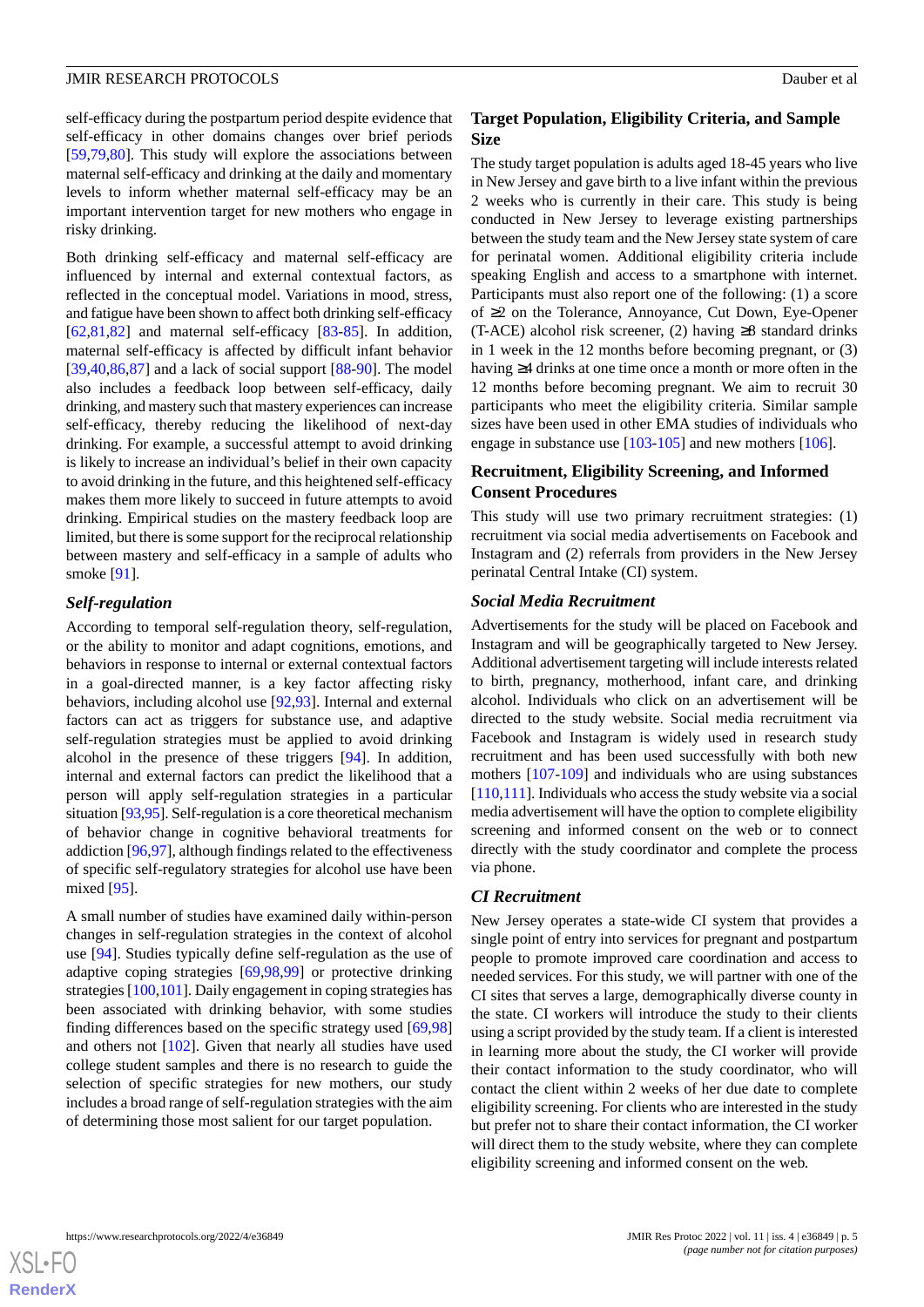#### **Baseline Survey and EMA Training**

Eligible participants who complete the informed consent process will be invited to complete the baseline survey. Baseline survey data will be used to describe the study sample and understand the impact of baseline characteristics on momentary changes in the variables of interest. The baseline survey can be completed either on the web via Qualtrics (Qualtrics International Inc) or via phone with the study coordinator, depending on the participant's preference. The baseline survey will take approximately 30 minutes to complete, and participants will receive a US \$25 gift card upon completion. The baseline survey will assess demographic characteristics, maternal self-efficacy, mental health, stress and coping, motivation, alcohol use, and other substance use. See [Table 1](#page-5-0) for a complete list of the baseline measures. Following completion of the baseline survey, participants will complete a one-on-one 30-minute EMA training session with the study coordinator via Zoom. During the training, the study coordinator will instruct the participants in the installation and use of the MetricWire (MetricWire Inc) data collection app as well as in best practices for maintaining privacy throughout the study. Participants will be considered enrolled in the study after they complete both the baseline survey and EMA training.

#### <span id="page-5-0"></span>**Table 1.** Baseline measures.

| Construct                    | Description                                                                                                                                                     | Measure (reference)                                                                                |
|------------------------------|-----------------------------------------------------------------------------------------------------------------------------------------------------------------|----------------------------------------------------------------------------------------------------|
| Demographics                 | Age, gender, marital status, race, ethnicity, living arrangements,<br>childbirth history, education, employment, income, and substance use<br>treatment history | a                                                                                                  |
| Drinking self-efficacy       | Perceived ability to handle various drinking situations                                                                                                         | Drinking Refusal Self-efficacy Question-<br>naire-Revised [112]                                    |
| Alcohol and drug use history | Use of alcohol, marijuana, and illegal drugs before pregnancy, during<br>pregnancy, and since giving birth                                                      | Adapted from the $NIDAb$ -modified $ASSISTc$<br>[113]; NIAAA <sup>d</sup> drinking questions [114] |
| Motivation                   | Readiness to change alcohol use                                                                                                                                 | Maternal Motivation Scale [115]                                                                    |
| Postpartum depression        | Symptoms of depression since giving birth                                                                                                                       | Beck Depression Scale [116]                                                                        |
| Maternal self-efficacy       | Confidence in carrying out various baby care tasks                                                                                                              | Karitane Parenting Confidence Scale [117]                                                          |
| Trauma history               | Experiences of trauma during childhood                                                                                                                          | Adverse Childhood Experiences Questionnaire<br>$\lceil 118 \rceil$                                 |
| Pandemic stress              | Stress related to the COVID-19 pandemic                                                                                                                         | Adapted from the Pandemic Stress Index [119]                                                       |
| Attachment to infant         | Mother experience of bonding and attachment to baby                                                                                                             | Infant Bonding Scale [120]                                                                         |
| Fatigue                      | Experiences of emotional and physical fatigue                                                                                                                   | Fatigue Assessment Scale [121]                                                                     |
| <b>Stress</b>                | Perceptions of stress related to general life experiences                                                                                                       | Perceived Stress Scale–4 [122]                                                                     |
| Drinking motives             | Motivation to consume alcohol                                                                                                                                   | Drinking Motives Questionnaire–Revised [64]                                                        |
| Coping self-efficacy         | Perceived ability to cope with challenging life events                                                                                                          | Coping Self-efficacy Scale [123]                                                                   |
| Social support               | Perceptions of social support                                                                                                                                   | Interpersonal Support Evaluation List–12 [124]                                                     |
| Digital literacy             | Comfort using technology to complete tasks, such as SMS text messag-<br>ing, using a smartphone, and accessing health information on the web                    | Media and Technology Usage and Attitudes<br>Scale $[125]$ ; the eHealth Literacy Scale $[126]$     |

<sup>a</sup>There is no specific citation for the demographic items.

<sup>b</sup>NIDA: National Institute on Drug Abuse.

<sup>c</sup>ASSIST: Alcohol, Smoking, and Substance Involvement Screening Test.

<sup>d</sup>NIAAA: National Institute on Alcohol Abuse and Alcoholism.

#### **EMA Data Collection Procedures**

All EMA data will be collected via the MetricWire app. The MetricWire app is available for free download from the Apple App Store and Google Play Store and has been used in other EMA research studies [[127,](#page-16-18)[128](#page-16-19)]. The participants will use their own smartphones to complete the EMA surveys 5 times daily for 14 days. The five surveys will include a *morning survey*, which is a daily diary asking about the previous day, and 4 shorter *hourly surveys*, which ask questions about the period since the previous survey. The selection of 5 daily surveys is based on the need to balance desire to assess fluctuations in risk

[XSL](http://www.w3.org/Style/XSL)•FO **[RenderX](http://www.renderx.com/)**

factors with considerations of participant burden [\[129](#page-16-20)], and 3-4 surveys a day has been found to be acceptable to young mothers [[130\]](#page-16-21).

[Figure 3](#page-6-0) displays a sample daily schedule of EMA prompts. Upon enrollment in the study, the participants will be asked to select a morning start time for receiving messages each day. Each day, the morning survey will be sent within 1 hour after the selected start time and will ask questions about the previous day. The morning survey should take approximately 2-3 minutes to complete and will remain available for 10 hours before expiring.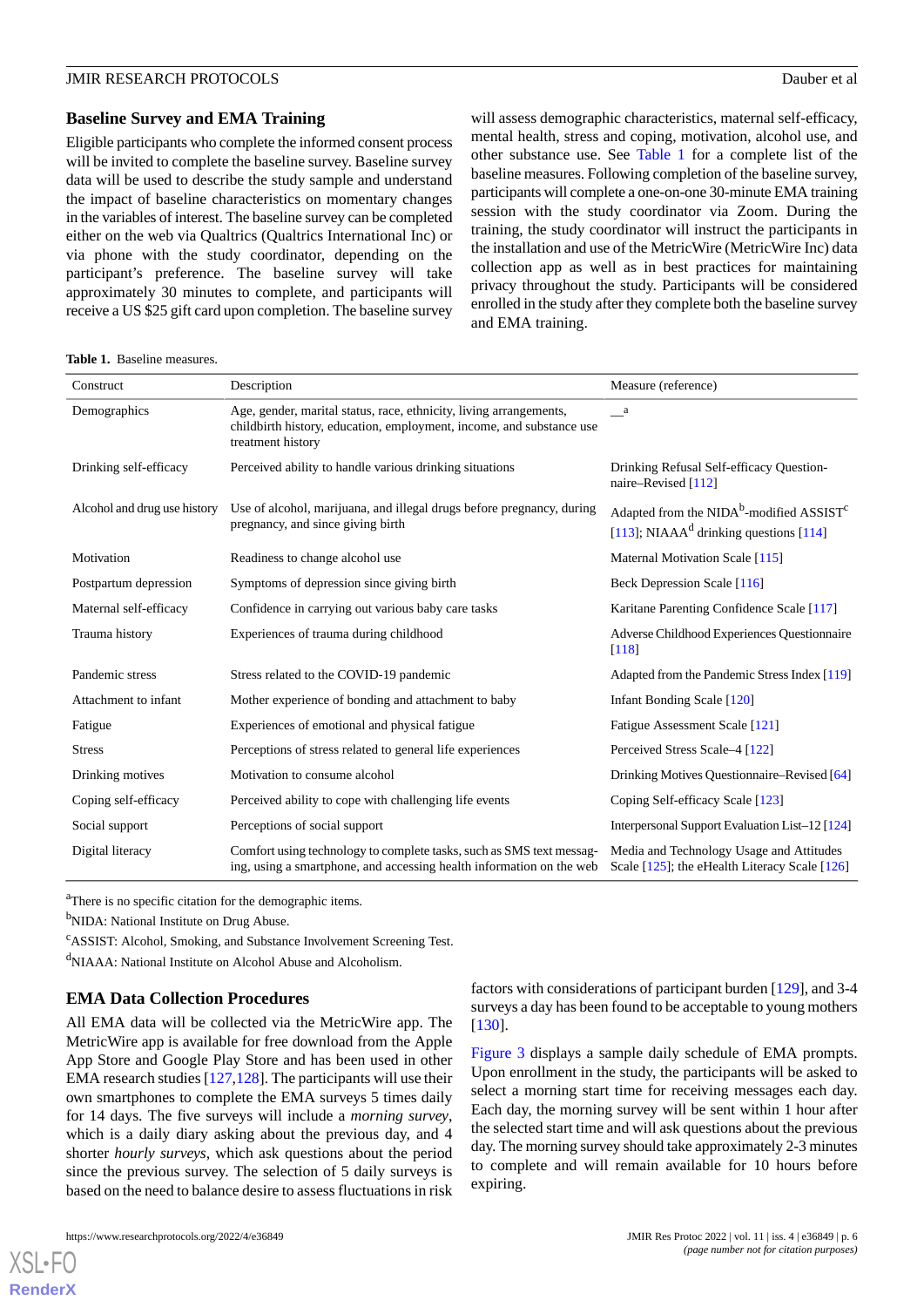<span id="page-6-0"></span>**Figure 3.** Sample schedule of daily survey prompts.

# Sample day in the BabySteps study



- Please note that participants will never receive notifications after 9 PM. The nighttime survey is available after 10 PM, but will not send a notification. This is an optional survey.
- These are sample survey times, participants' survey times will differ based upon their chosen start time.

The remainder of the day will be divided into 4 equal segments, and hourly surveys will be sent randomly within each segment. No surveys will be sent later than 9 PM. After each survey prompt, the survey will be available for up to 60 minutes, with 2 reminder prompts sent at 20 and 40 minutes. Surveys that are not completed within the 60-minute window will expire. Completion of each hourly survey will take 1-2 minutes.

Between the last survey in the evening and the first survey in the morning, an optional EMA survey will be available for the participants to complete. The reason for this optional survey is to enable data collection during the night, when the participants may be awake with their baby. Nights may be times of high stress and high risk of drinking for new mothers. This survey will allow us to capture data on these middle-of-the-night times without disturbing the participants by sending prompts. The participants who complete the night survey will receive an automatic response SMS text message with contact information for a 24-hour support hotline.

#### **Participant Remuneration**

Study participants will be remunerated for taking part in the study in the form of gift cards to Amazon or Target. The participants will be paid US \$25 for completion of the baseline survey. During EMA data collection, the participants will be paid US \$2 for each EMA survey completed, with a bonus of US \$20 for completing >50% of the EMA surveys and US \$30 for completing >80% of the EMA surveys. Bonus incentives are used routinely in EMA studies to boost compliance and have been used in EMA studies with postpartum women [[131\]](#page-16-22). The participants will be able to view their progress toward earning bonus incentives within the MetricWire app.

#### **Participant Support**

[XSL](http://www.w3.org/Style/XSL)•FO **[RenderX](http://www.renderx.com/)**

To ensure that the participants are adequately supported during the study, we will engage in the following: (1) check in briefly

by phone with all participants after 3 days of EMA to obtain initial feedback on the questions and address any technical difficulties, (2) provide information on how to obtain immediate support via hotlines, and (3) provide all participants with a list of local mental health and substance use treatment and support resources at the outset of the study. Information about how to obtain immediate support will be available within the MetricWire app at all times for the participants to access as needed.

#### **EMA Measures**

The study team reviewed the existing literature and selected EMA measures that align with each construct in the conceptual model ([Figure 1](#page-2-0)). As EMA measures must be brief, we prioritized measures that have been used in other EMA studies, particularly those used with a similar population. For measures that have not been used in previous EMA studies, we reviewed factor analyses of full-length scales and selected the highest-loading items to represent the constructs of interest. For some items, we adapted the wording to fit the momentary nature of the EMA. The final list of items included in the morning and hourly EMA surveys is shown in [Table 2](#page-7-0) organized according to the constructs in the conceptual model. At the beginning of each survey, the participant is asked to indicate how much time they spent with their baby the previous day (morning survey), whether they were with their baby since the previous survey, and whether they will be with their baby in the next hour (hourly survey). Responses determine which survey questions are asked based on skip patterns. For example, participants who report that they were not with their baby since the previous survey will not be asked how many times their baby fussed or cried since the last survey. The morning survey includes a total of 23 items, and the hourly surveys include a total of 14 items.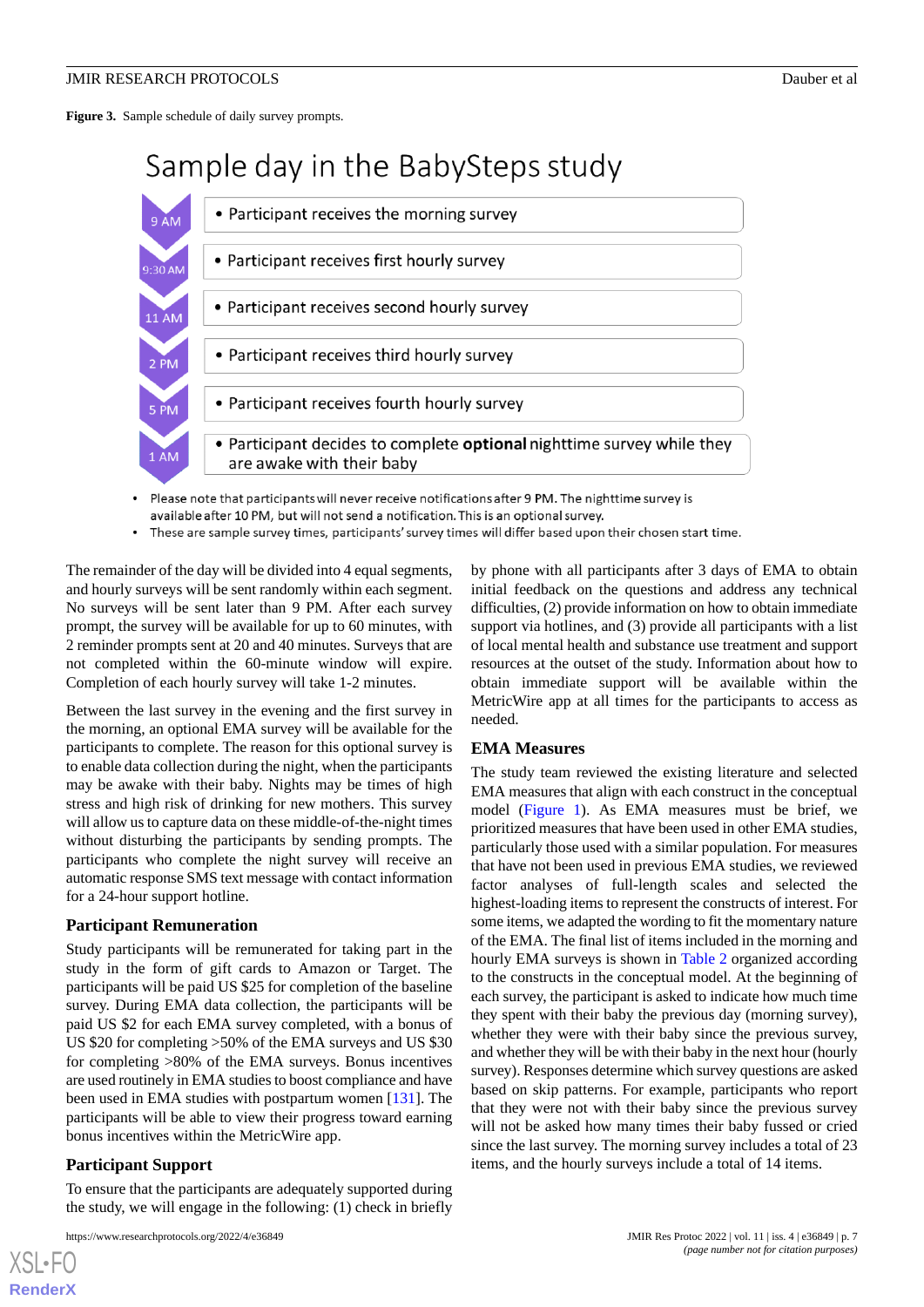<span id="page-7-0"></span>**Table 2.** Morning and hourly ecological momentary assessment (EMA) survey items and response options.

| Construct, subcategories, and measure (reference)                                                  | Item (response options)                                                                                                                                                                                                                                                                                      | Morning | Hourly |  |  |
|----------------------------------------------------------------------------------------------------|--------------------------------------------------------------------------------------------------------------------------------------------------------------------------------------------------------------------------------------------------------------------------------------------------------------|---------|--------|--|--|
| <b>Internal factors</b>                                                                            |                                                                                                                                                                                                                                                                                                              |         |        |  |  |
| Mood                                                                                               |                                                                                                                                                                                                                                                                                                              |         |        |  |  |
| Adapted from the studies by Nguyen et al [58],<br>Godell et al [111], and Thrul et al [132]        | What is your overall feeling right now? $(1=very\ unpleasant)$<br>to 7=very pleasant)<br>What is your overall energy level right now? (1=very low to<br>$7 = very high$<br>What is your anxiety level right now? (1=very low to 7=very<br>high)                                                              |         | ✓      |  |  |
| <b>Stress</b>                                                                                      |                                                                                                                                                                                                                                                                                                              |         |        |  |  |
| Adapted from the Perceived Stress Scale [122];<br>single item used in previous EMA studies [58,61] | What is your overall stress level right now? $(1=very)$ low to<br>$7 = very high$                                                                                                                                                                                                                            |         | ✓      |  |  |
| <b>Fatigue</b>                                                                                     |                                                                                                                                                                                                                                                                                                              |         |        |  |  |
| Adapted from the Fatigue Assessment Scale [121] •                                                  | How physically exhausted are you right now? (1=not at all<br>to $7 =$ extremely)<br>How mentally exhausted are you right now? $(1=not$ at all to<br>$\bullet$<br>$7 =$ extremely $)$                                                                                                                         |         | ✓      |  |  |
| Adapted from the studies by Dennis and Ross $[40]$ $\bullet$<br>and Mendez et al [61]              | How well did your baby sleep last night? (1=poor to 7=excel- $\checkmark$<br>lent)<br>How well did you sleep last night? $(1=poor\ to\ 7=excellent)$                                                                                                                                                         |         |        |  |  |
| <b>External factors</b>                                                                            |                                                                                                                                                                                                                                                                                                              |         |        |  |  |
| <b>Baby fussiness</b>                                                                              |                                                                                                                                                                                                                                                                                                              |         |        |  |  |
| Selected items from the Infant Characteristics<br>Questionnaire [133]                              | Yesterday, how easy or difficult was it for you to calm or<br>$\bullet$<br>soothe your baby when they were upset? (1=very easy to<br>7=very difficult)<br>Yesterday, how much did your baby cry and fuss in general?<br>$\bullet$<br>$(1=very$ little to $7=ab$ a lot)                                       | ✓       |        |  |  |
| Adapted from the study by Adams et al [134]                                                        | Since the last survey, how many times did your baby fuss,<br>$\bullet$<br>cry, or seem upset? (0, 1, 2, 3, 4, 5, 6, 7, 8, 9, or 10 or more<br>times)<br>How many of these times were you able to successfully soothe<br>your baby? (All of them; most of them; some of them; a few<br>of them; none of them) |         | ✓      |  |  |
| <b>Social support</b>                                                                              |                                                                                                                                                                                                                                                                                                              |         |        |  |  |
| Item from the Maternal Social Support Index<br>[135]                                               | How often was support available to you when you needed it<br>yesterday? (None of the time; little of the time; some of the<br>time; most of the time)                                                                                                                                                        | ✓       |        |  |  |
| <b>Drinking cues</b>                                                                               |                                                                                                                                                                                                                                                                                                              |         |        |  |  |
| Adapted from the study by McQuoid et al [103]                                                      | Was alcohol available to you yesterday? (Yes or no)<br>Were other people in your household drinking alcohol yester-<br>$\bullet$<br>day? (Yes or no)                                                                                                                                                         | ✓       |        |  |  |
| <b>Motivation</b>                                                                                  |                                                                                                                                                                                                                                                                                                              |         |        |  |  |
| <b>Drinking motives</b>                                                                            |                                                                                                                                                                                                                                                                                                              |         |        |  |  |
| Selected items from the Drinking Motives Ques- •<br>tionnaire $[64]$                               | If you drank alcohol yesterday, why did you drink? (Because $\checkmark$<br>it makes social gatherings more fun; to forget about your<br>problems; because it gives you a pleasant feeling; to be liked)                                                                                                     |         |        |  |  |
| <b>Commitment to avoid drinking</b>                                                                |                                                                                                                                                                                                                                                                                                              |         |        |  |  |
| Adapted from the study by Kuerbis et al [53]                                                       | How committed are you to not drink alcohol in the next hour $\checkmark$<br>(for hourly survey) or today (for morning survey)? (1=not at<br>all to 7=extremely)                                                                                                                                              |         | ✓      |  |  |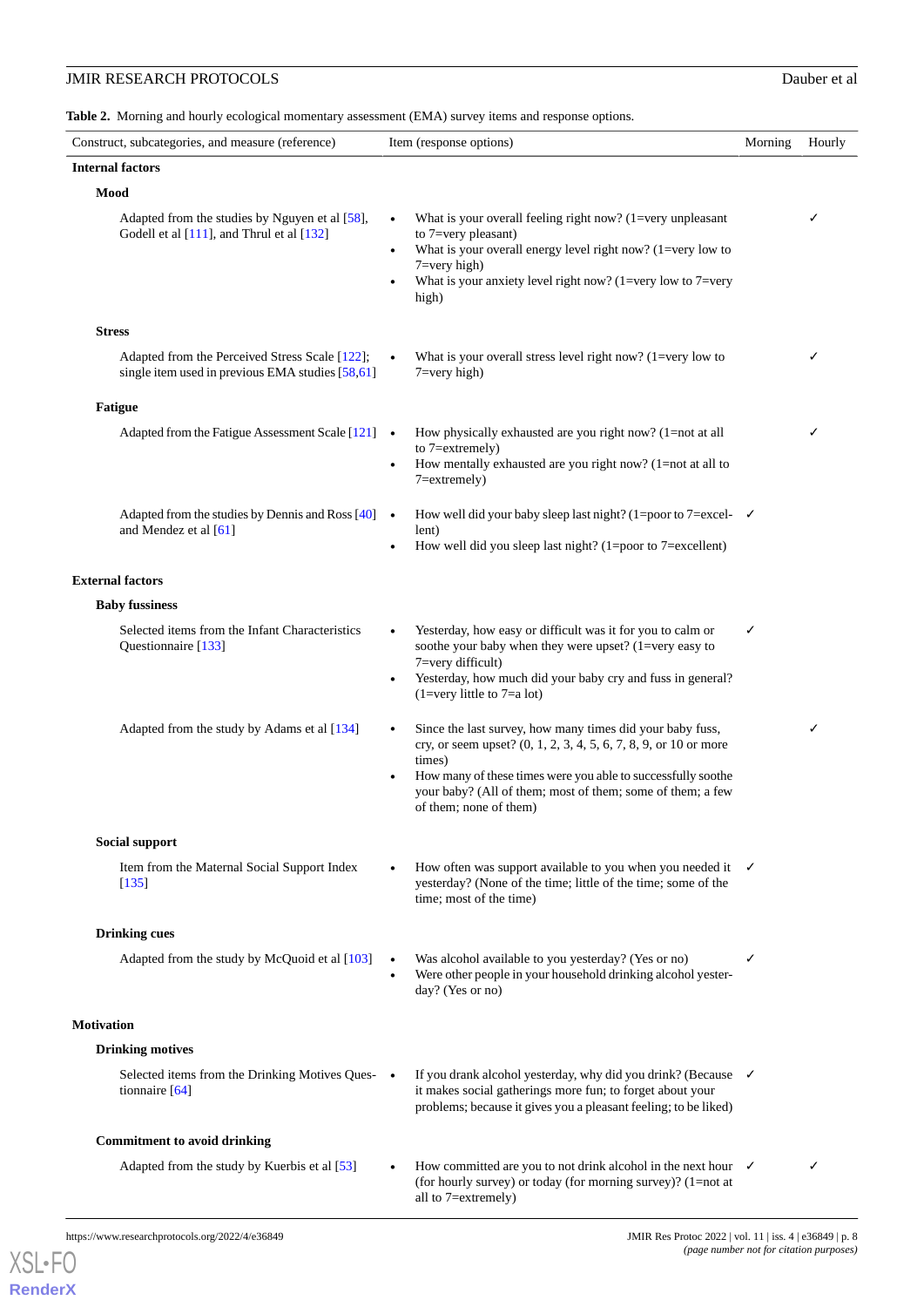| Construct, subcategories, and measure (reference)                                  | Item (response options)                                                                                                                                                                                                                                                                                                                                                                                                                                                                                                                                                                                                                                                                                                                        | Morning | Hourly |
|------------------------------------------------------------------------------------|------------------------------------------------------------------------------------------------------------------------------------------------------------------------------------------------------------------------------------------------------------------------------------------------------------------------------------------------------------------------------------------------------------------------------------------------------------------------------------------------------------------------------------------------------------------------------------------------------------------------------------------------------------------------------------------------------------------------------------------------|---------|--------|
| Self-efficacy                                                                      |                                                                                                                                                                                                                                                                                                                                                                                                                                                                                                                                                                                                                                                                                                                                                |         |        |
| <b>Maternal self-efficacy</b>                                                      |                                                                                                                                                                                                                                                                                                                                                                                                                                                                                                                                                                                                                                                                                                                                                |         |        |
| Developed for this study                                                           | How confident are you that you will be able to meet your<br>baby's physical needs (such as needs to be fed or changed)<br>over the next hour (for hourly survey) or today (for morning<br>survey)? $(1=not at all confident to 7=extremely confident)$<br>How confident are you that you will be able to meet your<br>baby's emotional needs (such as needs to be soothed or enter-<br>tained) over the next hour (for hourly survey) or today (for<br>morning survey)? $(1=not$ at all confident to $7=extremely$<br>confident)                                                                                                                                                                                                               | ✓       | ✓      |
| <b>Drinking self-efficacy</b>                                                      |                                                                                                                                                                                                                                                                                                                                                                                                                                                                                                                                                                                                                                                                                                                                                |         |        |
| Adapted from the study by Kuerbis et al [53]                                       | How confident are you that you can avoid drinking alcohol<br>for the next hour (for hourly survey) or today (for morning<br>survey)? $(1=not at all confident to 7=extremely confident)$                                                                                                                                                                                                                                                                                                                                                                                                                                                                                                                                                       | ✓       | ✓      |
| Self-regulation                                                                    |                                                                                                                                                                                                                                                                                                                                                                                                                                                                                                                                                                                                                                                                                                                                                |         |        |
| Adaptive coping—general                                                            |                                                                                                                                                                                                                                                                                                                                                                                                                                                                                                                                                                                                                                                                                                                                                |         |        |
| Adapted from the studies by Roos et al [94] and<br>Cambron et al [136]             | Did you use any strategies to cope with negative feelings or<br>$\bullet$<br>stress since the last survey (for hourly survey) or yesterday<br>(for morning survey)? (I didn't experience negative feelings<br>or stress; I drank alcohol; I changed my thinking; I changed<br>my current situation; I found something else to do; I sought<br>advice or support; I came up with a plan to cope; I set a goal<br>or kept track of my current progress toward a goal; I directly<br>communicated my needs to others; I tried to relax; I took<br>medication; I pushed negative feelings or stress away; I used<br>another strategy; I didn't use any strategies)                                                                                 | ✓       | ✓      |
| <b>Adaptive coping—drinking</b>                                                    |                                                                                                                                                                                                                                                                                                                                                                                                                                                                                                                                                                                                                                                                                                                                                |         |        |
| Adapted from the studies by Roos et al [94] and<br>Cambron et al [136]             | Did you use any strategies to manage the urge to drink alcohol<br>$\bullet$<br>since the last survey (for hourly survey) or yesterday (for<br>morning survey)? (I didn't experience an urge to drink alco-<br>hol; I changed my thinking; I changed my current situation;<br>I found something else to do; I sought advice or support; I<br>came up with a plan to manage the urge to drink alcohol; I<br>set a goal or kept track of my current progress toward a goal;<br>I directly communicated my needs to others; I tried to relax;<br>I made an effort to stay safe and avoid risks while drinking<br>alcohol; I took medication; I tried to ignore the urge to drink<br>alcohol; I used another strategy; I didn't use any strategies) |         |        |
| <b>Mastery</b>                                                                     |                                                                                                                                                                                                                                                                                                                                                                                                                                                                                                                                                                                                                                                                                                                                                |         |        |
| <b>Mastery—parenting</b>                                                           |                                                                                                                                                                                                                                                                                                                                                                                                                                                                                                                                                                                                                                                                                                                                                |         |        |
| Selected items from the Perceived Maternal Par-<br>enting Self-efficacy Tool [137] | Yesterday, I was good at feeding my baby (1=strongly dis-<br>agree, 2=disagree, 3=agree, 4=strongly agree)<br>Yesterday, I was good at soothing my baby when they became<br>$\bullet$<br>upset (1=strongly disagree, 2=disagree, 3=agree, 4=strongly<br>agree)<br>Yesterday, I was good at reading my baby's cues (1=strongly<br>disagree, 2=disagree, 3=agree, 4=strongly agree)<br>Yesterday, my baby responded well to me (1=strongly dis-<br>agree, 2=disagree, 3=agree, 4=strongly agree)                                                                                                                                                                                                                                                 | ✓       |        |
| Mastery—drinking                                                                   |                                                                                                                                                                                                                                                                                                                                                                                                                                                                                                                                                                                                                                                                                                                                                |         |        |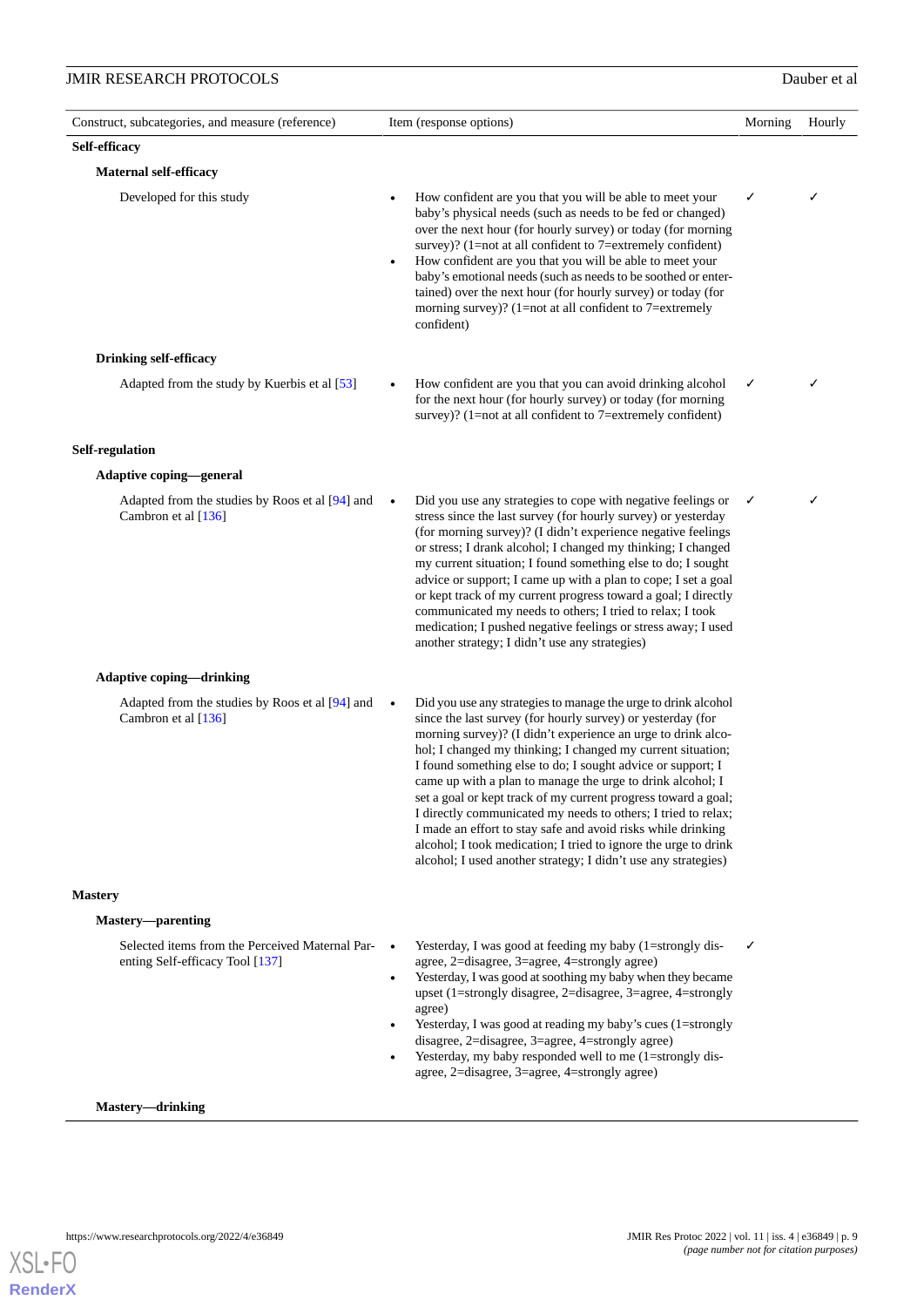| Construct, subcategories, and measure (reference)                                     | Item (response options)                                                                                                                                                                                                                                                    | Morning | Hourly |
|---------------------------------------------------------------------------------------|----------------------------------------------------------------------------------------------------------------------------------------------------------------------------------------------------------------------------------------------------------------------------|---------|--------|
| Developed for this study                                                              | How strong was your urge to drink alcohol yesterday? (1=very $\checkmark$<br>low to $7 = \text{very high}$ )<br>To what extent did you feel that you overcame your urge to<br>drink alcohol yesterday? $(1=not$ at all to $7=to$ a very great<br>extent)                   |         |        |
| Daily drinking<br><b>Drinking</b>                                                     |                                                                                                                                                                                                                                                                            |         |        |
| Adapted from the studies by O'Donnell et al [73] $\bullet$<br>and Thrul et al $[138]$ | Did you consume any alcohol yesterday? (Yes or no)<br>If yes, how many alcoholic drinks did you consume? (Enter<br>numeric value)<br>If yes, select all the time periods when you drank alcohol<br>yesterday (Morning; lunchtime; afternoon; evening; during<br>the night) | ✓       |        |

#### **Acceptability and Feasibility**

Drawing from other EMA feasibility studies [\[58](#page-13-17),[128](#page-16-19)[,139-](#page-17-6)[142\]](#page-17-7), feasibility outcomes will include the percentage of EMA surveys completed each day, each week, and at the end of the 14-day period; the percentage of each EMA measure completed; and the percentage of respondents who completed 50% and 80% of the EMA surveys [\[58](#page-13-17),[139\]](#page-17-6). Acceptability measures will be collected via a short text-based survey at the end of the 14-day EMA period and will include an assessment of technical challenges, burden, emotional response, and overall satisfaction using Likert scale items from other EMA studies [[128,](#page-16-19)[140](#page-17-8)[-142\]](#page-17-7).

#### **Compliance Monitoring Strategies**

We will apply the following established methods to encourage and monitor compliance: (1) one-on-one training on EMA procedures before the start of data collection  $[128,131,140,143,146]$  $[128,131,140,143,146]$  $[128,131,140,143,146]$  $[128,131,140,143,146]$  $[128,131,140,143,146]$  $[128,131,140,143,146]$  $[128,131,140,143,146]$  $[128,131,140,143,146]$ , (2) availability of technical support by phone throughout the EMA period [[131,](#page-16-22)[140](#page-17-8),[144\]](#page-17-11), (3) daily SMS text message reminders to complete the EMA surveys  $[143,144]$  $[143,144]$  $[143,144]$ , (4) bonus incentives for completing  $>50\%$  and  $>80\%$ of the EMA surveys [\[131](#page-16-22),[143](#page-17-9)[,144](#page-17-11)], (5) keeping the participants informed of their progress toward earning bonus incentives [[143](#page-17-9)[,144\]](#page-17-11), and (6) outreach to participants who did not complete any EMA surveys 3 days in a row [[144](#page-17-11)[,146](#page-17-10)]. If 3 days pass without any EMA responses, the participants will receive an automated SMS text message reminding them to complete the surveys. The reminder message will be sent once per day for 5 days. If there is still no response, the participant will be considered dropped from the study.

#### **Data Analysis**

As the primary purpose of the EMA is to inform the development of the JITAI, the analyses will be largely descriptive. To avoid issues of data quality stemming from noncompliance, we will exclude participants who complete  $<$  50% of the required EMA surveys [\[58](#page-13-17)]. On the basis of rates of EMA compliance in studies of young adults who drink alcohol  $[147,148]$  $[147,148]$  $[147,148]$  $[147,148]$  and of postpartum women  $[106,131]$  $[106,131]$  $[106,131]$ , we expect that nearly all participants will complete ≥50% of the EMAs. We will use descriptive statistics to describe the baseline characteristics of the study sample as well as the feasibility outcomes. Patterns of missing data in the EMA surveys will be

studied using frequency distributions and graphs to discern whether there are certain times when participants are more or less responsive to prompts. We will also examine the average time to respond following each prompt. As in other EMA studies [[131\]](#page-16-22), the variation in response to each variable will be graphed using scatter plots with a Loess smoother and examined visually to detect patterns in fluctuations within and across days. To test associations among variables, we will apply generalized estimating equations following the procedures used by Nguyen et al [[58\]](#page-13-17) and Thrul et al [[132\]](#page-16-23), testing linear and quadratic effects. Generalized estimating equations account for the nesting of multiple observations within participants [[149\]](#page-17-14). To inform the selection of decision rules for the JITAI, we will examine associations among predictors (internal and external factors), mediators (intervention targets), and outcomes (daily drinking) based on individual EMA surveys and averaged across each day. To inform the selection of tailoring variables, we will examine variability in internal and external factors across EMA surveys as well as variability in their relations to the primary intervention targets (motivation, self-efficacy, and self-regulation). For these analyses, the internal and external factors will be examined as time-varying predictors of intervention targets as recommended by Shiffman [\[150](#page-17-15)]. We will assess participant differences in EMA feasibility and acceptability measures using independent sample 2-tailed *t*tests and repeated-measures analyses of variance.

# *Results*

Recruitment for this study is scheduled to begin in January 2022. We anticipate completing recruitment and enrollment by March 2022 and expect to have completed EMA data collection by April 1, 2022. Study results will be published in peer-reviewed scientific journals upon completion of data analysis, which is estimated to be in July 2022.

# *Discussion*

#### **Principal Findings**

This paper presents a preliminary conceptual model of postpartum risky drinking as well as a protocol for an EMA data collection study aimed at refining the conceptual model and informing the development of the first JITAI for postpartum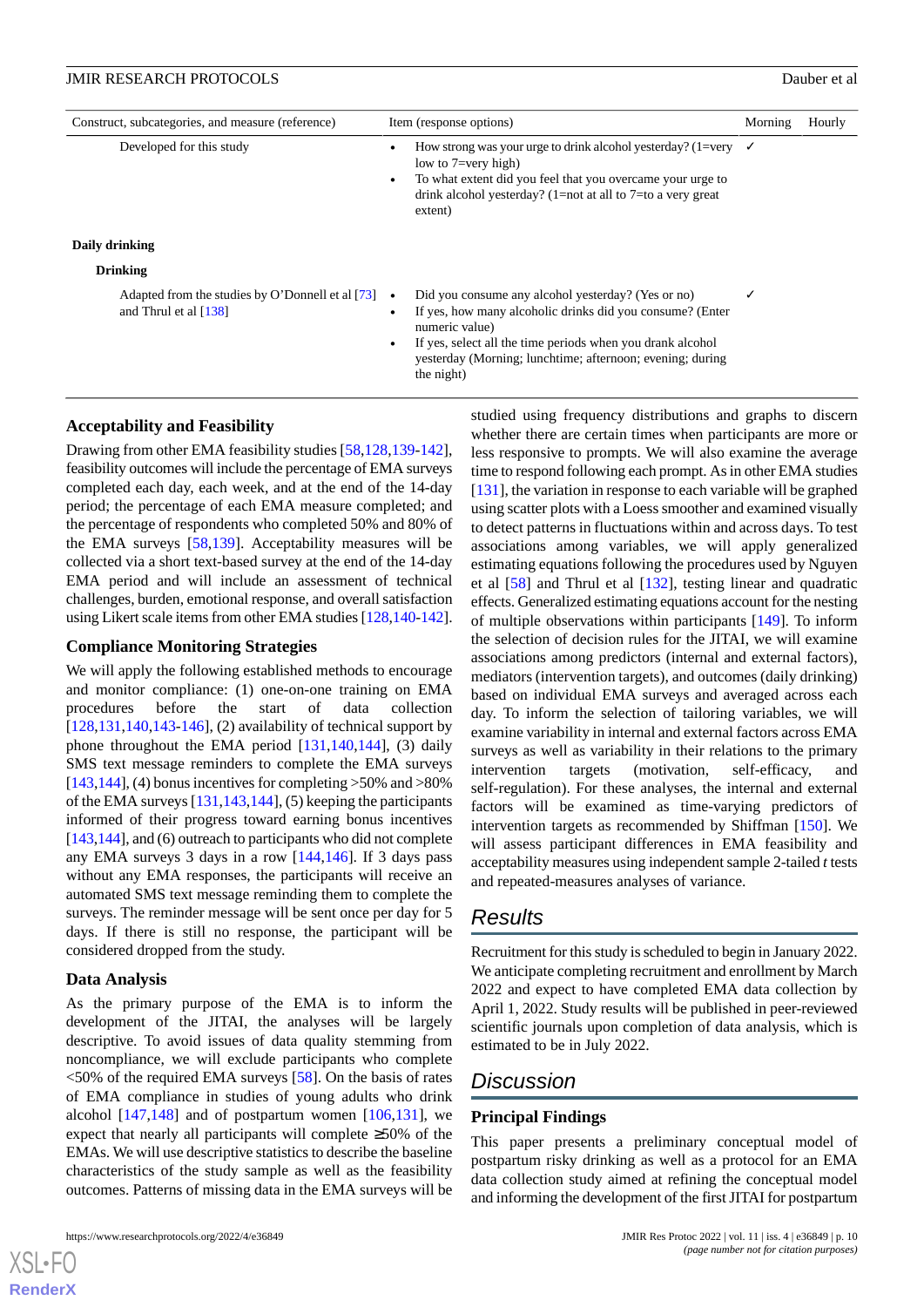risky drinking. This study is the first to assess in-the-moment predictors of risky drinking in the postpartum period and will thus fill critical gaps in existing research. New mothers who engage in risky drinking and other substance use are understudied and underserved as much of the intervention research on perinatal substance use is focused on pregnancy despite high risks of increasing substance use in the early postpartum weeks [[5\]](#page-11-3).

The study findings will enhance our understanding of daily and momentary fluctuations in risk and protective factors for risky drinking during the early postpartum period, a time when risk for alcohol use is high and access to treatment is often low [[5\]](#page-11-3). Although there is substantial theoretical and empirical literature on the risk and protective factors for risky drinking in the general adult population [\[53](#page-13-10),[151](#page-17-16)[,152](#page-17-17)], this study will be the first to examine whether established models apply to the unique population of new mothers. In addition, the study findings will elucidate the role of maternal-specific factors such as baby fussiness and maternal self-efficacy in postpartum risky drinking. Very little is currently known about alcohol use risk during the early postpartum weeks, and data gleaned from this study will provide the information needed to develop tailored interventions for this underserved and high-risk population.

#### **Strengths and Limitations**

A primary strength of this study is the reliance on theory to guide EMA data collection and JITAI development. A recent systematic review of JITAIs for substance use found that most existing studies did not apply state-of-the-art methods such as the MOST framework and did not sufficiently incorporate theory into intervention development [[153\]](#page-17-18). The base of empirical studies on brief interventions for postpartum risky drinking is extremely small, and those studies that do exist have not adequately incorporated theoretically driven behavior change techniques [[154\]](#page-17-19). Thus, the JITAI to ultimately be developed in this study stands to significantly improve upon existing interventions by including specific behavior change techniques that are clearly mapped onto theory. Studies show that TMIs that integrate behavior change principles and are adaptively tailored generate larger effects on clinical outcomes [\[20](#page-12-3),[33\]](#page-12-11).

The inclusion of variables that are especially salient in the postpartum period, such as maternal self-efficacy, baby irritability, and sleep, is an additional strength of this study. Studies of mothers in substance use treatment demonstrate a complex relationship between motherhood and substance use treatment and recovery. Although motherhood and caring for children are often described as a critical motivating factor for seeking treatment and reducing substance use [\[42](#page-13-1)[,155](#page-17-20)], mothers are also more likely to conceal their substance use and avoid seeking help because of fears of losing their children [[156](#page-18-0),[157\]](#page-18-1). Loss of child custody may also lead to relapse in mothers because of the stress and trauma of child removal [\[158](#page-18-2),[159\]](#page-18-3). Given these complex relationships, assessing variables related to the mother's role, such as maternal self-efficacy, is critical for the appropriate tailoring of interventions.

Study limitations include the requirement to speak and read English and own a smartphone with internet access, limiting generalizability. In addition, the study is focused on alcohol use only, which may leave needs related to the use of other substances unaddressed. Many pregnant and postpartum people who engage in risky drinking also use other substances [[160](#page-18-4)[,161\]](#page-18-5). Finally, participant noncompliance and attrition is often a limitation of EMA studies [[57\]](#page-13-13). Although the few previous EMA studies that have been conducted with new mothers report compliance rates of 75%-80% [[106,](#page-15-19)[131](#page-16-22)], one of the goals of this study is to assess the feasibility of the EMA protocol in this understudied population to inform future research.

#### **Conclusions and Future Directions**

The need for tailored digital supportive interventions for the postpartum period is greater than ever given the increasing rates of perinatal stress, depression, and substance use during the COVID-19 pandemic [\[162](#page-18-6)]. A growing number of studies have shown increases in postpartum anxiety and depression, perinatal stress, and difficulties with bonding and breastfeeding since the beginning of the pandemic  $[163,164]$  $[163,164]$  $[163,164]$ , all of which significantly increase the risk for risky drinking. This increased risk is combined with the fact that women who use substances are less likely to receive postpartum care [\[165](#page-18-9)] and are more likely to report poor relationships with their health care providers and negative experiences seeking care [\[166](#page-18-10)]. Digital interventions are generally acceptable to new mothers as a way of receiving support for risky drinking and other behavioral health concerns [[25,](#page-12-6)[167](#page-18-11)] and have the potential to fill a significant gap in services that is currently being exacerbated by the pandemic.

Despite the limitations, this study has the potential to significantly contribute to the existing literature by improving our understanding of the antecedents of postpartum risky drinking and informing the development of a tailored JITAI to address it. If feasibility is supported, the EMA protocol can also serve as a model for future studies that aim to collect real-time data from new mothers. This study represents a first step in a larger program of research aimed at using technology to reach underserved new mothers with interventions for perinatal substance use that are evidence-based and tailored to their identities as mothers and aim to empower mothers to seek help while reducing stigma and fear. The methods and findings of this study will be applied to future efforts to ultimately expand the JITAI to include other substances beyond alcohol as well as to create culturally tailored versions. Significant racial and ethnic disparities exist in access to support and treatment for substance use, with Black and Latinx mothers experiencing higher levels of stigma and greater access barriers to obtaining needed support [[168,](#page-18-12)[169\]](#page-18-13). An important future direction for our research program is to partner with Black and Latinx communities to develop theory-driven, tailored, and technology-based interventions to better meet the needs of Black and Latinx new mothers.

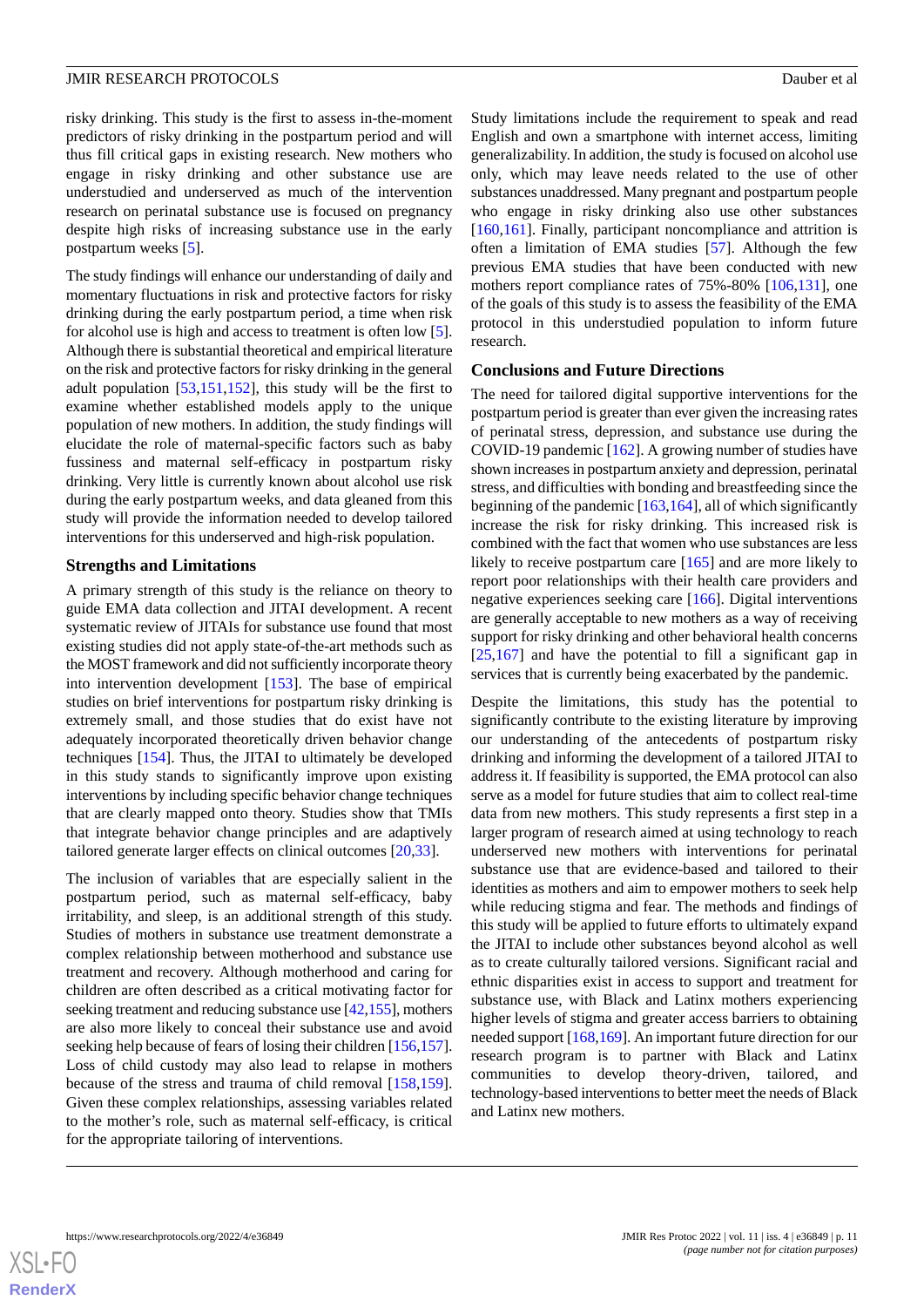# **Acknowledgments**

This study is funded by the National Institute on Alcohol Abuse and Alcoholism (grant R34AA028407; see [Multimedia Appendix](#page-11-13) [1](#page-11-13) for grant reviews). The authors acknowledge their partners at Prevent Child Abuse New Jersey for their contributions to this study.

# **Conflicts of Interest**

<span id="page-11-13"></span>None declared.

# **Multimedia Appendix 1**

National Institute on Alcohol Abuse and Alcoholism grant reviews. [[PDF File \(Adobe PDF File\), 148 KB](https://jmir.org/api/download?alt_name=resprot_v11i4e36849_app1.pdf&filename=0e2f40935a6c61cbf5a641792f98a32f.pdf)-[Multimedia Appendix 1\]](https://jmir.org/api/download?alt_name=resprot_v11i4e36849_app1.pdf&filename=0e2f40935a6c61cbf5a641792f98a32f.pdf)

# <span id="page-11-0"></span>**References**

- 1. Nayak MB, Kaskutas LA, Mericle AA. Randomized trial of an innovative electronic screening and brief intervention for reducing drinking among women of childbearing age. J Addict Med 2019;13(6):450-459 [[FREE Full text\]](http://europepmc.org/abstract/MED/30882553) [doi: [10.1097/ADM.0000000000000518\]](http://dx.doi.org/10.1097/ADM.0000000000000518) [Medline: [30882553](http://www.ncbi.nlm.nih.gov/entrez/query.fcgi?cmd=Retrieve&db=PubMed&list_uids=30882553&dopt=Abstract)]
- <span id="page-11-1"></span>2. Grant BF, Chou SP, Saha TD, Pickering RP, Kerridge BT, Ruan WJ, et al. Prevalence of 12-month alcohol use, high-risk drinking, and DSM-IV alcohol use disorder in the united states, 2001-2002 to 2012-2013: results from the National Epidemiologic Survey on alcohol and related conditions. JAMA Psychiatry 2017 Sep 01;74(9):911-923 [\[FREE Full text\]](http://europepmc.org/abstract/MED/28793133) [doi: [10.1001/jamapsychiatry.2017.2161\]](http://dx.doi.org/10.1001/jamapsychiatry.2017.2161) [Medline: [28793133](http://www.ncbi.nlm.nih.gov/entrez/query.fcgi?cmd=Retrieve&db=PubMed&list_uids=28793133&dopt=Abstract)]
- <span id="page-11-2"></span>3. Fleming MF, Lund MR, Wilton G, Landry M, Scheets D. The Healthy Moms Study: the efficacy of brief alcohol intervention in postpartum women. Alcohol Clin Exp Res 2008 Sep;32(9):1600-1606 [\[FREE Full text\]](http://europepmc.org/abstract/MED/18627361) [doi: [10.1111/j.1530-0277.2008.00738.x\]](http://dx.doi.org/10.1111/j.1530-0277.2008.00738.x) [Medline: [18627361\]](http://www.ncbi.nlm.nih.gov/entrez/query.fcgi?cmd=Retrieve&db=PubMed&list_uids=18627361&dopt=Abstract)
- <span id="page-11-3"></span>4. Center for Behavioral Health Statistics and Quality. Results from the 2019 National Survey on Drug Use and Health: detailed tables. Substance Abuse and Mental Health Services Administration, Rockville, MD. 2020. URL: [https://www.](https://www.samhsa.gov/data/sites/default/files/reports/rpt29394/NSDUHDetailedTabs2019/NSDUHDetTabsAppB2019.htm) [samhsa.gov/data/sites/default/files/reports/rpt29394/NSDUHDetailedTabs2019/NSDUHDetTabsAppB2019.htm](https://www.samhsa.gov/data/sites/default/files/reports/rpt29394/NSDUHDetailedTabs2019/NSDUHDetTabsAppB2019.htm) [accessed 2022-03-24]
- <span id="page-11-5"></span><span id="page-11-4"></span>5. Forray A, Merry B, Lin H, Ruger JP, Yonkers KA. Perinatal substance use: a prospective evaluation of abstinence and relapse. Drug Alcohol Depend 2015 May 01;150:147-155 [\[FREE Full text\]](http://europepmc.org/abstract/MED/25772437) [doi: [10.1016/j.drugalcdep.2015.02.027](http://dx.doi.org/10.1016/j.drugalcdep.2015.02.027)] [Medline: [25772437](http://www.ncbi.nlm.nih.gov/entrez/query.fcgi?cmd=Retrieve&db=PubMed&list_uids=25772437&dopt=Abstract)]
- 6. Jagodzinski T, Fleming MF. Postpartum and alcohol-related factors associated with the relapse of risky drinking. J Stud Alcohol Drugs 2007 Nov;68(6):879-885 [\[FREE Full text](http://europepmc.org/abstract/MED/17960306)] [doi: [10.15288/jsad.2007.68.879\]](http://dx.doi.org/10.15288/jsad.2007.68.879) [Medline: [17960306](http://www.ncbi.nlm.nih.gov/entrez/query.fcgi?cmd=Retrieve&db=PubMed&list_uids=17960306&dopt=Abstract)]
- <span id="page-11-6"></span>7. Liu W, Mumford EA, Petras H. Maternal alcohol consumption during the perinatal and early parenting period: a longitudinal analysis. Matern Child Health J 2016 Feb;20(2):376-385. [doi: [10.1007/s10995-015-1836-5](http://dx.doi.org/10.1007/s10995-015-1836-5)] [Medline: [26520156\]](http://www.ncbi.nlm.nih.gov/entrez/query.fcgi?cmd=Retrieve&db=PubMed&list_uids=26520156&dopt=Abstract)
- <span id="page-11-7"></span>8. Laborde ND, Mair C. Alcohol use patterns among postpartum women. Matern Child Health J 2012 Dec;16(9):1810-1819 [[FREE Full text](http://europepmc.org/abstract/MED/22139046)] [doi: [10.1007/s10995-011-0925-3\]](http://dx.doi.org/10.1007/s10995-011-0925-3) [Medline: [22139046](http://www.ncbi.nlm.nih.gov/entrez/query.fcgi?cmd=Retrieve&db=PubMed&list_uids=22139046&dopt=Abstract)]
- <span id="page-11-8"></span>9. Wilson J, Tay RY, McCormack C, Allsop S, Najman J, Burns L, et al. Alcohol consumption by breastfeeding mothers: frequency, correlates and infant outcomes. Drug Alcohol Rev 2017 Sep;36(5):667-676. [doi: [10.1111/dar.12473](http://dx.doi.org/10.1111/dar.12473)] [Medline: [28295774](http://www.ncbi.nlm.nih.gov/entrez/query.fcgi?cmd=Retrieve&db=PubMed&list_uids=28295774&dopt=Abstract)]
- <span id="page-11-9"></span>10. Institute of Medicine, National Research Council. New Directions in Child Abuse and Neglect Research. Washington, DC: The National Academies Press; 2014.
- <span id="page-11-10"></span>11. National Scientific Council on the Developing Child. The Science of Neglect: The Persistent Absence of Responsive Care Disrupts the Developing Brain: Working Paper 12. Boston, MA: Center on the Developing Child at Harvard University; 2012.
- 12. Rossow I, Felix L, Keating P, McCambridge J. Parental drinking and adverse outcomes in children: a scoping review of cohort studies. Drug Alcohol Rev 2016 Jul;35(4):397-405 [\[FREE Full text\]](http://europepmc.org/abstract/MED/26332090) [doi: [10.1111/dar.12319](http://dx.doi.org/10.1111/dar.12319)] [Medline: [26332090](http://www.ncbi.nlm.nih.gov/entrez/query.fcgi?cmd=Retrieve&db=PubMed&list_uids=26332090&dopt=Abstract)]
- <span id="page-11-11"></span>13. Jester JM, Jacobson SW, Sokol RJ, Tuttle BS, Jacobson JL. The influence of maternal drinking and drug use on the quality of the home environment of school-aged children. Alcohol Clin Exp Res 2000 Aug;24(8):1187-1197. [Medline: [10968656](http://www.ncbi.nlm.nih.gov/entrez/query.fcgi?cmd=Retrieve&db=PubMed&list_uids=10968656&dopt=Abstract)]
- <span id="page-11-12"></span>14. Pajulo M, Pyykkönen N, Kalland M, Sinkkonen J, Helenius H, Punamäki R, et al. Substance-abusing mothers in residential treatment with their babies: importance of pre- and postnatal maternal reflective functioning. Infant Ment Health J 2012 Jan;33(1):70-81 [\[FREE Full text\]](http://europepmc.org/abstract/MED/22899872) [doi: [10.1002/imhj.20342\]](http://dx.doi.org/10.1002/imhj.20342) [Medline: [22899872\]](http://www.ncbi.nlm.nih.gov/entrez/query.fcgi?cmd=Retrieve&db=PubMed&list_uids=22899872&dopt=Abstract)
- 15. Raitasalo K, Holmila M, Jääskeläinen M, Santalahti P. The effect of the severity of parental alcohol abuse on mental and behavioural disorders in children. Eur Child Adolesc Psychiatry 2019 Jul;28(7):913-922 [[FREE Full text\]](http://europepmc.org/abstract/MED/30430262) [doi: [10.1007/s00787-018-1253-6\]](http://dx.doi.org/10.1007/s00787-018-1253-6) [Medline: [30430262](http://www.ncbi.nlm.nih.gov/entrez/query.fcgi?cmd=Retrieve&db=PubMed&list_uids=30430262&dopt=Abstract)]
- 16. Witkiewitz K, Dearing RL, Maisto SA. Alcohol use trajectories among non-treatment-seeking heavy drinkers. J Stud Alcohol Drugs 2014 May; 75(3): 415-422 [\[FREE Full text\]](http://europepmc.org/abstract/MED/24766753) [Medline: [24766753\]](http://www.ncbi.nlm.nih.gov/entrez/query.fcgi?cmd=Retrieve&db=PubMed&list_uids=24766753&dopt=Abstract)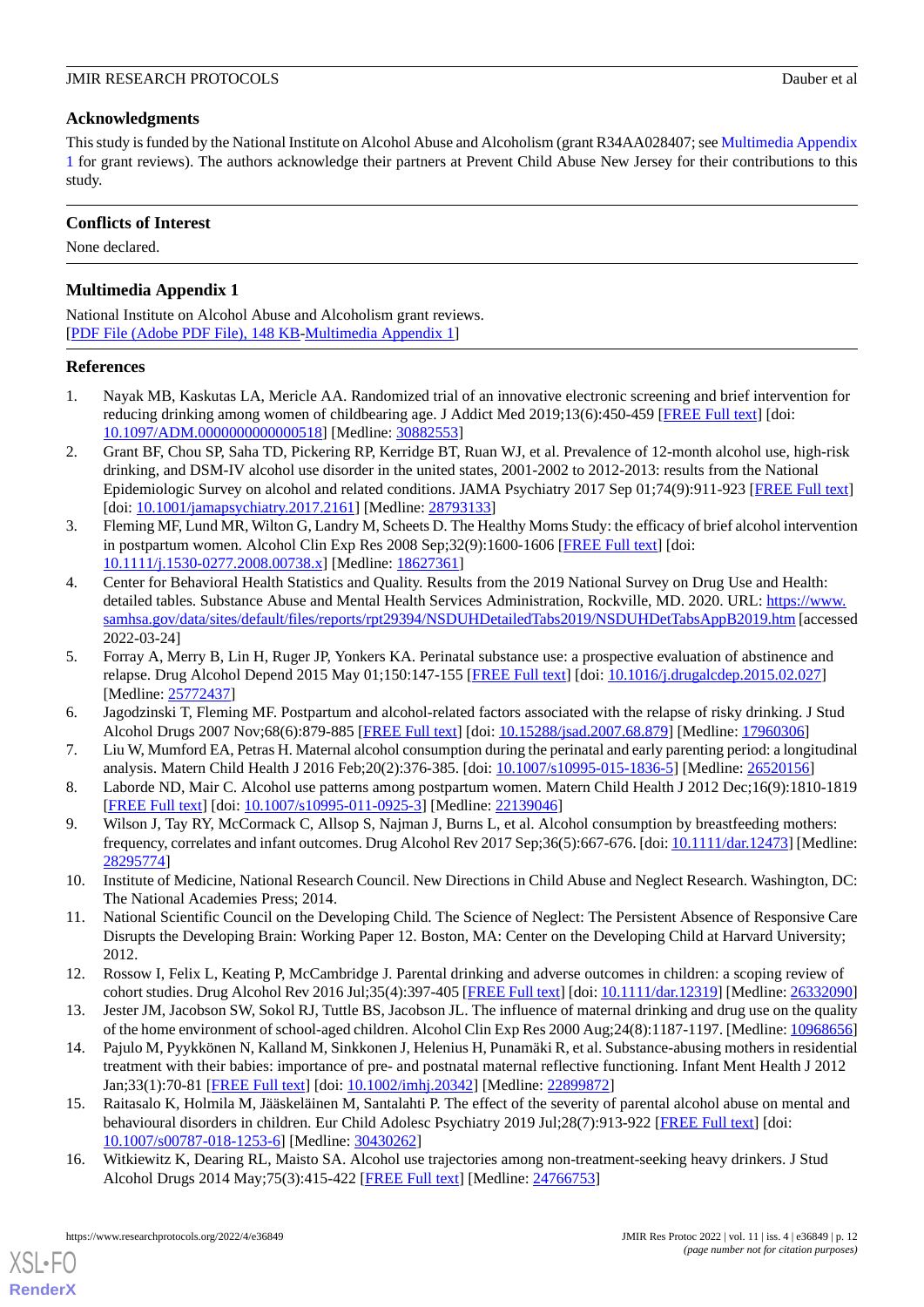- <span id="page-12-0"></span>17. Stone R. Pregnant women and substance use: fear, stigma, and barriers to care. Health Justice 2015 Feb 12;3(1):2-16. [doi: [10.1186/s40352-015-0015-5\]](http://dx.doi.org/10.1186/s40352-015-0015-5)
- <span id="page-12-2"></span><span id="page-12-1"></span>18. Mobile fact sheet. Pew Research Center. 2021. URL: <https://www.pewresearch.org/internet/fact-sheet/mobile/> [accessed] 2022-01-15]
- 19. Johnson D. SMS marketing open rates exceed 99%. Tatango, Inc. 2019. URL: [https://www.tatango.com/blog/](https://www.tatango.com/blog/sms-open-rates-exceed-99/#:~:text=The%20main%20reason%20SMS%20open,sending%20them%20an%20SMS%20message) [sms-open-rates-exceed-99/#:~:text=The%20main%20reason%20SMS%20open,sending%20them%20an%20SMS%20message](https://www.tatango.com/blog/sms-open-rates-exceed-99/#:~:text=The%20main%20reason%20SMS%20open,sending%20them%20an%20SMS%20message) [accessed 2022-01-15]
- <span id="page-12-4"></span><span id="page-12-3"></span>20. Tofighi B, Nicholson JM, McNeely J, Muench F, Lee JD. Mobile phone messaging for illicit drug and alcohol dependence: a systematic review of the literature. Drug Alcohol Rev 2017 Dec;36(4):477-491 [\[FREE Full text](https://doi.org/10.1111/dar.12535)] [doi: [10.1111/dar.12535](http://dx.doi.org/10.1111/dar.12535)] [Medline: [28474374](http://www.ncbi.nlm.nih.gov/entrez/query.fcgi?cmd=Retrieve&db=PubMed&list_uids=28474374&dopt=Abstract)]
- 21. Fowler LA, Holt SL, Joshi D. Mobile technology-based interventions for adult users of alcohol: a systematic review of the literature. Addict Behav 2016 Nov;62:25-34. [doi: [10.1016/j.addbeh.2016.06.008\]](http://dx.doi.org/10.1016/j.addbeh.2016.06.008) [Medline: [27310031\]](http://www.ncbi.nlm.nih.gov/entrez/query.fcgi?cmd=Retrieve&db=PubMed&list_uids=27310031&dopt=Abstract)
- 22. Jessup MA, Humphreys JC, Brindis CD, Lee KA. Extrinsic barriers to substance abuse treatment among pregnant drug dependent women. J Drug Issue 2016 Aug 03;33(2):285-304. [doi: [10.1177/002204260303300202](http://dx.doi.org/10.1177/002204260303300202)]
- <span id="page-12-5"></span>23. Roberts SC, Pies C. Complex calculations: how drug use during pregnancy becomes a barrier to prenatal care. Matern Child Health J 2010 Mar 16;15(3):333-341. [doi: [10.1007/s10995-010-0594-7\]](http://dx.doi.org/10.1007/s10995-010-0594-7)
- <span id="page-12-6"></span>24. Taylor OD. Barriers to treatment for women with substance use disorders. J Hum Behav Soc Environ 2010 May 10;20(3):393-409. [doi: [10.1080/10911351003673310\]](http://dx.doi.org/10.1080/10911351003673310)
- <span id="page-12-7"></span>25. Dauber S, West A, Hammond C, Cohen I, Thrul J. Postpartum heavy episodic drinking: a survey to inform development of a text messaging intervention. Drug Alcohol Rev 2022 Jan;41(1):182-187. [doi: [10.1111/dar.13341\]](http://dx.doi.org/10.1111/dar.13341) [Medline: [34192391](http://www.ncbi.nlm.nih.gov/entrez/query.fcgi?cmd=Retrieve&db=PubMed&list_uids=34192391&dopt=Abstract)]
- 26. Suffoletto B, Chung T, Muench F, Monti P, Clark DB. A text message intervention with adaptive goal support to reduce alcohol consumption among non-treatment-seeking young adults: non-randomized clinical trial with voluntary length of enrollment. JMIR Mhealth Uhealth 2018 Feb 16;6(2):e35 [\[FREE Full text](https://mhealth.jmir.org/2018/2/e35/)] [doi: [10.2196/mhealth.8530\]](http://dx.doi.org/10.2196/mhealth.8530) [Medline: [29453191\]](http://www.ncbi.nlm.nih.gov/entrez/query.fcgi?cmd=Retrieve&db=PubMed&list_uids=29453191&dopt=Abstract)
- 27. Muench F, van Stolk-Cooke K, Kuerbis A, Stadler G, Baumel A, Shao S, et al. A randomized controlled pilot trial of different mobile messaging interventions for problem drinking compared to weekly drink tracking. PLoS One 2017;12(2):e0167900 [\[FREE Full text](http://dx.plos.org/10.1371/journal.pone.0167900)] [doi: [10.1371/journal.pone.0167900\]](http://dx.doi.org/10.1371/journal.pone.0167900) [Medline: [28146560\]](http://www.ncbi.nlm.nih.gov/entrez/query.fcgi?cmd=Retrieve&db=PubMed&list_uids=28146560&dopt=Abstract)
- 28. O'Reilly H, Hagerty A, O'Donnell S, Farrell A, Hartnett D, Murphy E, et al. Alcohol use disorder and comorbid depression: a randomized controlled trial investigating the effectiveness of supportive text messages in aiding recovery. Alcohol Alcoholism 2019 Jan 09;54(5):551-558. [doi: [10.1093/alcalc/agz060](http://dx.doi.org/10.1093/alcalc/agz060)] [Medline: [31361815\]](http://www.ncbi.nlm.nih.gov/entrez/query.fcgi?cmd=Retrieve&db=PubMed&list_uids=31361815&dopt=Abstract)
- <span id="page-12-8"></span>29. Suffoletto B, Kirisci L, Clark DB, Chung T. Which behavior change techniques help young adults reduce binge drinking? A pilot randomized clinical trial of 5 text message interventions. Addict Behav 2019 May;92:161-167. [doi: [10.1016/j.addbeh.2019.01.006](http://dx.doi.org/10.1016/j.addbeh.2019.01.006)] [Medline: [30640148](http://www.ncbi.nlm.nih.gov/entrez/query.fcgi?cmd=Retrieve&db=PubMed&list_uids=30640148&dopt=Abstract)]
- <span id="page-12-10"></span><span id="page-12-9"></span>30. Thomas K, Müssener U, Linderoth C, Karlsson N, Bendtsen P, Bendtsen M. Effectiveness of a text messaging-based intervention targeting alcohol consumption among university students: randomized controlled trial. JMIR Mhealth Uhealth 2018 Jun 25;6(6):e146 [[FREE Full text](http://mhealth.jmir.org/2018/6/e146/)] [doi: [10.2196/mhealth.9642](http://dx.doi.org/10.2196/mhealth.9642)] [Medline: [29941417](http://www.ncbi.nlm.nih.gov/entrez/query.fcgi?cmd=Retrieve&db=PubMed&list_uids=29941417&dopt=Abstract)]
- <span id="page-12-11"></span>31. Song T, Qian S, Yu P. Mobile health interventions for self-control of unhealthy alcohol use: systematic review. JMIR Mhealth Uhealth 2019 Jan 29;7(1):e10899 [\[FREE Full text\]](https://mhealth.jmir.org/2019/1/e10899/) [doi: [10.2196/10899](http://dx.doi.org/10.2196/10899)] [Medline: [30694200](http://www.ncbi.nlm.nih.gov/entrez/query.fcgi?cmd=Retrieve&db=PubMed&list_uids=30694200&dopt=Abstract)]
- <span id="page-12-12"></span>32. Kazemi DM, Borsari B, Levine MJ, Li S, Lamberson KA, Matta LA. A systematic review of the mHealth interventions to prevent alcohol and substance abuse. J Health Commun 2017 May;22(5):413-432. [doi: [10.1080/10810730.2017.1303556](http://dx.doi.org/10.1080/10810730.2017.1303556)] [Medline: [28394729](http://www.ncbi.nlm.nih.gov/entrez/query.fcgi?cmd=Retrieve&db=PubMed&list_uids=28394729&dopt=Abstract)]
- <span id="page-12-13"></span>33. Hall AK, Cole-Lewis H, Bernhardt JM. Mobile text messaging for health: a systematic review of reviews. Annu Rev Public Health 2015 Mar 18;36:393-415 [\[FREE Full text](http://europepmc.org/abstract/MED/25785892)] [doi: [10.1146/annurev-publhealth-031914-122855](http://dx.doi.org/10.1146/annurev-publhealth-031914-122855)] [Medline: [25785892\]](http://www.ncbi.nlm.nih.gov/entrez/query.fcgi?cmd=Retrieve&db=PubMed&list_uids=25785892&dopt=Abstract)
- <span id="page-12-14"></span>34. Nahum-Shani I, Hekler EB, Spruijt-Metz D. Building health behavior models to guide the development of just-in-time adaptive interventions: a pragmatic framework. Health Psychol 2015 Dec;34 Suppl:1209-1219. [doi: [10.1037/hea0000306](http://dx.doi.org/10.1037/hea0000306)] [Medline: [26651462](http://www.ncbi.nlm.nih.gov/entrez/query.fcgi?cmd=Retrieve&db=PubMed&list_uids=26651462&dopt=Abstract)]
- <span id="page-12-15"></span>35. Biaggi A, Conroy S, Pawlby S, Pariante CM. Identifying the women at risk of antenatal anxiety and depression: a systematic review. J Affect Disord 2016 Feb;191:62-77 [[FREE Full text](https://linkinghub.elsevier.com/retrieve/pii/S0165-0327(15)30233-0)] [doi: [10.1016/j.jad.2015.11.014\]](http://dx.doi.org/10.1016/j.jad.2015.11.014) [Medline: [26650969](http://www.ncbi.nlm.nih.gov/entrez/query.fcgi?cmd=Retrieve&db=PubMed&list_uids=26650969&dopt=Abstract)]
- <span id="page-12-16"></span>36. Cludius B, Stevens S, Bantin T, Gerlach AL, Hermann C. The motive to drink due to social anxiety and its relation to hazardous alcohol use. Psychol Addict Behav 2013 Sep;27(3):806-813. [doi: [10.1037/a0032295\]](http://dx.doi.org/10.1037/a0032295) [Medline: [23586457](http://www.ncbi.nlm.nih.gov/entrez/query.fcgi?cmd=Retrieve&db=PubMed&list_uids=23586457&dopt=Abstract)]
- <span id="page-12-17"></span>37. Grant VV, Stewart SH, Mohr CD. Coping-anxiety and coping-depression motives predict different daily mood-drinking relationships. Psychol Addict Behav 2009 Jun;23(2):226-237. [doi: [10.1037/a0015006](http://dx.doi.org/10.1037/a0015006)] [Medline: [19586139](http://www.ncbi.nlm.nih.gov/entrez/query.fcgi?cmd=Retrieve&db=PubMed&list_uids=19586139&dopt=Abstract)]
- 38. Kenney S, Abar CC, O'Brien K, Clark G, LaBrie JW. Trajectories of alcohol use and consequences in college women with and without depressed mood. Addict Behav 2016 Feb;53:19-22. [doi: [10.1016/j.addbeh.2015.09.011](http://dx.doi.org/10.1016/j.addbeh.2015.09.011)]
- 39. Keefe MR, Kajrlsen KA, Lobo ML, Kotzer AM, Dudley WN. Reducing parenting stress in families with irritable infants. Nurs Res 2006;55(3):198-205. [doi: [10.1097/00006199-200605000-00006\]](http://dx.doi.org/10.1097/00006199-200605000-00006) [Medline: [16708044\]](http://www.ncbi.nlm.nih.gov/entrez/query.fcgi?cmd=Retrieve&db=PubMed&list_uids=16708044&dopt=Abstract)
- 40. Dennis C, Ross L. Relationships among infant sleep patterns, maternal fatigue, and development of depressive symptomatology. Birth 2005 Sep;32(3):187-193. [doi: [10.1111/j.0730-7659.2005.00368.x\]](http://dx.doi.org/10.1111/j.0730-7659.2005.00368.x) [Medline: [16128972\]](http://www.ncbi.nlm.nih.gov/entrez/query.fcgi?cmd=Retrieve&db=PubMed&list_uids=16128972&dopt=Abstract)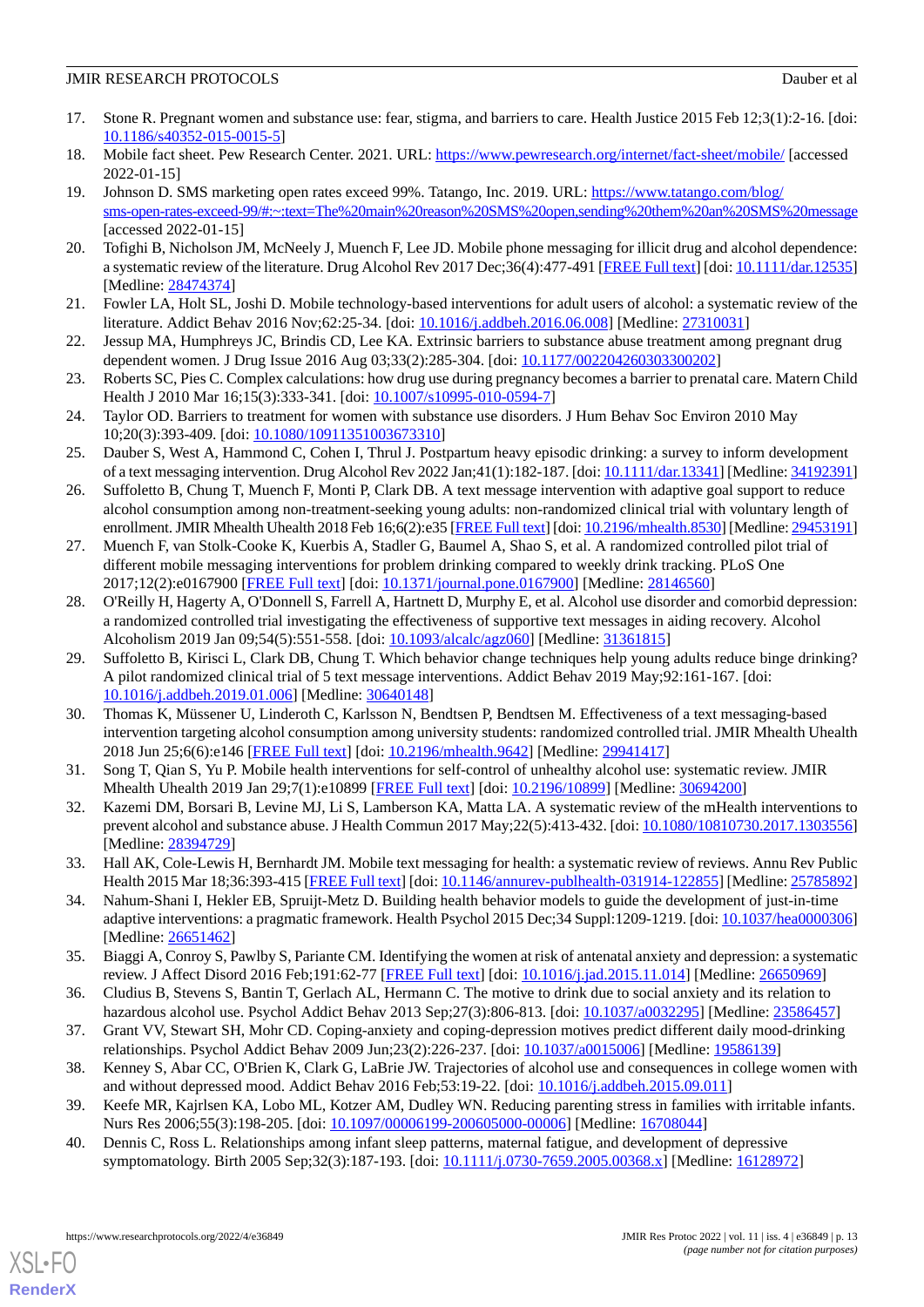- <span id="page-13-0"></span>41. Law KH, Jackson B, Guelfi K, Nguyen T, Dimmock JA. Understanding and alleviating maternal postpartum distress: perspectives from first-time mothers in Australia. Soc Sci Med 2018 May;204:59-66. [doi: [10.1016/j.socscimed.2018.03.022\]](http://dx.doi.org/10.1016/j.socscimed.2018.03.022) [Medline: [29579481](http://www.ncbi.nlm.nih.gov/entrez/query.fcgi?cmd=Retrieve&db=PubMed&list_uids=29579481&dopt=Abstract)]
- <span id="page-13-1"></span>42. Olander EK, Darwin ZJ, Atkinson L, Smith DM, Gardner B. Beyond the 'teachable moment' - A conceptual analysis of women's perinatal behaviour change. Women Birth 2016 Jun;29(3):67-71. [doi: [10.1016/j.wombi.2015.11.005\]](http://dx.doi.org/10.1016/j.wombi.2015.11.005) [Medline: [26626592](http://www.ncbi.nlm.nih.gov/entrez/query.fcgi?cmd=Retrieve&db=PubMed&list_uids=26626592&dopt=Abstract)]
- <span id="page-13-3"></span><span id="page-13-2"></span>43. Collins L. In: Fienberg S, editor. Optimization of Behavioral, Biobehavioral, and Biomedical Interventions: The Multiphase Optimization Strategy (MOST). Cham, Switzerland: Springer; 2018.
- <span id="page-13-4"></span>44. Collins LM, Murphy SA, Strecher V. The multiphase optimization strategy (MOST) and the sequential multiple assignment randomized trial (SMART): new methods for more potent eHealth interventions. Am J Prev Med 2007 May;32(5 Suppl):112-118 [\[FREE Full text\]](http://europepmc.org/abstract/MED/17466815) [doi: [10.1016/j.amepre.2007.01.022](http://dx.doi.org/10.1016/j.amepre.2007.01.022)] [Medline: [17466815](http://www.ncbi.nlm.nih.gov/entrez/query.fcgi?cmd=Retrieve&db=PubMed&list_uids=17466815&dopt=Abstract)]
- <span id="page-13-5"></span>45. Guastaferro K, Collins LM. Achieving the goals of translational science in public health intervention research: The Multiphase Optimization Strategy (MOST). Am J Public Health 2019 Feb;109(S2):128-129. [doi: [10.2105/AJPH.2018.304874](http://dx.doi.org/10.2105/AJPH.2018.304874)] [Medline: [30785800](http://www.ncbi.nlm.nih.gov/entrez/query.fcgi?cmd=Retrieve&db=PubMed&list_uids=30785800&dopt=Abstract)]
- <span id="page-13-6"></span>46. Cox WM, Klinger E. A motivational model of alcohol use. J Abnorm Psychol 1988 May;97(2):168-180. [doi: [10.1037//0021-843x.97.2.168](http://dx.doi.org/10.1037//0021-843x.97.2.168)] [Medline: [3290306](http://www.ncbi.nlm.nih.gov/entrez/query.fcgi?cmd=Retrieve&db=PubMed&list_uids=3290306&dopt=Abstract)]
- <span id="page-13-7"></span>47. Riley WT, Martin CA, Rivera DE, Hekler EB, Adams MA, Buman MP, et al. Development of a dynamic computational model of social cognitive theory. Transl Behav Med 2016 Dec;6(4):483-495 [\[FREE Full text\]](http://europepmc.org/abstract/MED/27848208) [doi: [10.1007/s13142-015-0356-6\]](http://dx.doi.org/10.1007/s13142-015-0356-6) [Medline: [27848208](http://www.ncbi.nlm.nih.gov/entrez/query.fcgi?cmd=Retrieve&db=PubMed&list_uids=27848208&dopt=Abstract)]
- <span id="page-13-8"></span>48. Hall PA, Fong GT. Temporal self-regulation theory: a model for individual health behavior. Health Psychol Rev 2007 Mar;1(1):6-52. [doi: [10.1080/17437190701492437](http://dx.doi.org/10.1080/17437190701492437)]
- 49. Suffoletto B, Huber J, Kirisci L, Clark D, Chung T. The effect of SMS behavior change techniques on event-level desire to get drunk in young adults. Psychol Addict Behav 2020 Mar;34(2):320-326 [\[FREE Full text](http://europepmc.org/abstract/MED/31750698)] [doi: [10.1037/adb0000534](http://dx.doi.org/10.1037/adb0000534)] [Medline: [31750698](http://www.ncbi.nlm.nih.gov/entrez/query.fcgi?cmd=Retrieve&db=PubMed&list_uids=31750698&dopt=Abstract)]
- 50. Thomas K, Linderoth C, Bendtsen M, Bendtsen P, Müssener U. Text message-based intervention targeting alcohol consumption among university students: findings from a formative development study. JMIR Mhealth Uhealth 2016 Oct 20;4(4):e119 [\[FREE Full text](http://mhealth.jmir.org/2016/4/e119/)] [doi: [10.2196/mhealth.5863\]](http://dx.doi.org/10.2196/mhealth.5863) [Medline: [27765732](http://www.ncbi.nlm.nih.gov/entrez/query.fcgi?cmd=Retrieve&db=PubMed&list_uids=27765732&dopt=Abstract)]
- <span id="page-13-9"></span>51. Gonzales R, Ang A, Murphy DA, Glik DC, Anglin MD. Substance use recovery outcomes among a cohort of youth participating in a mobile-based texting aftercare pilot program. J Subst Abuse Treat 2014 Jul;47(1):20-26 [[FREE Full text](http://europepmc.org/abstract/MED/24629885)] [doi: [10.1016/j.jsat.2014.01.010\]](http://dx.doi.org/10.1016/j.jsat.2014.01.010) [Medline: [24629885\]](http://www.ncbi.nlm.nih.gov/entrez/query.fcgi?cmd=Retrieve&db=PubMed&list_uids=24629885&dopt=Abstract)
- <span id="page-13-10"></span>52. Naughton F, Cooper S, Foster K, Emery J, Leonardi-Bee J, Sutton S, et al. Large multi-centre pilot randomized controlled trial testing a low-cost, tailored, self-help smoking cessation text message intervention for pregnant smokers (MiQuit). Addiction 2017 Jul;112(7):1238-1249 [[FREE Full text\]](http://europepmc.org/abstract/MED/28239919) [doi: [10.1111/add.13802](http://dx.doi.org/10.1111/add.13802)] [Medline: [28239919](http://www.ncbi.nlm.nih.gov/entrez/query.fcgi?cmd=Retrieve&db=PubMed&list_uids=28239919&dopt=Abstract)]
- <span id="page-13-11"></span>53. Kuerbis A, Armeli S, Muench F, Morgenstern J. Motivation and self-efficacy in the context of moderated drinking: global self-report and ecological momentary assessment. Psychol Addict Behav 2013 Dec; 27(4): 934-943 [\[FREE Full text\]](http://europepmc.org/abstract/MED/23276318) [doi: [10.1037/a0031194](http://dx.doi.org/10.1037/a0031194)] [Medline: [23276318](http://www.ncbi.nlm.nih.gov/entrez/query.fcgi?cmd=Retrieve&db=PubMed&list_uids=23276318&dopt=Abstract)]
- <span id="page-13-12"></span>54. Michie S, Whittington C, Hamoudi Z, Zarnani F, Tober G, West R. Identification of behaviour change techniques to reduce excessive alcohol consumption. Addiction 2012 Aug;107(8):1431-1440. [doi: [10.1111/j.1360-0443.2012.03845.x\]](http://dx.doi.org/10.1111/j.1360-0443.2012.03845.x) [Medline: [22340523](http://www.ncbi.nlm.nih.gov/entrez/query.fcgi?cmd=Retrieve&db=PubMed&list_uids=22340523&dopt=Abstract)]
- <span id="page-13-13"></span>55. Garnett CV, Crane D, Brown J, Kaner EF, Beyer FR, Muirhead CR, et al. Behavior change techniques used in digital behavior change interventions to reduce excessive alcohol consumption: a meta-regression. Ann Behav Med 2018 May 18;52(6):530-543. [doi: [10.1093/abm/kax029](http://dx.doi.org/10.1093/abm/kax029)] [Medline: [29788261\]](http://www.ncbi.nlm.nih.gov/entrez/query.fcgi?cmd=Retrieve&db=PubMed&list_uids=29788261&dopt=Abstract)
- <span id="page-13-17"></span>56. Fergie L, Campbell KA, Coleman-Haynes T, Ussher M, Cooper S, Coleman T. Identifying effective behavior change techniques for alcohol and illicit substance use during pregnancy: a systematic review. Ann Behav Med 2019 Jul 17;53(8):769-781 [[FREE Full text](http://europepmc.org/abstract/MED/30379989)] [doi: [10.1093/abm/kay085](http://dx.doi.org/10.1093/abm/kay085)] [Medline: [30379989](http://www.ncbi.nlm.nih.gov/entrez/query.fcgi?cmd=Retrieve&db=PubMed&list_uids=30379989&dopt=Abstract)]
- <span id="page-13-14"></span>57. Shiffman S. Ecological momentary assessment (EMA) in studies of substance use. Psychol Assess 2009 Dec;21(4):486-497 [[FREE Full text](http://europepmc.org/abstract/MED/19947783)] [doi: [10.1037/a0017074](http://dx.doi.org/10.1037/a0017074)] [Medline: [19947783\]](http://www.ncbi.nlm.nih.gov/entrez/query.fcgi?cmd=Retrieve&db=PubMed&list_uids=19947783&dopt=Abstract)
- <span id="page-13-15"></span>58. Nguyen N, McQuoid J, Ramo D, Holmes LM, Ling PM, Thrul J. Real-time predictors of smoking among sexual minority and heterosexual young adults: an ecological momentary assessment study. Drug Alcohol Depend 2018 Nov 01;192:51-58 [[FREE Full text](http://europepmc.org/abstract/MED/30212756)] [doi: [10.1016/j.drugalcdep.2018.07.021\]](http://dx.doi.org/10.1016/j.drugalcdep.2018.07.021) [Medline: [30212756\]](http://www.ncbi.nlm.nih.gov/entrez/query.fcgi?cmd=Retrieve&db=PubMed&list_uids=30212756&dopt=Abstract)
- <span id="page-13-16"></span>59. Maher JP, Dunton GF. Within-day time-varying associations between motivation and movement-related behaviors in older adults. Psychol Sport Exerc 2020 Mar;47:101522. [doi: [10.1016/j.psychsport.2019.04.012\]](http://dx.doi.org/10.1016/j.psychsport.2019.04.012)
- 60. Sanjuan PM, Pearson MR, Fokas K, Leeman LM. A mother's bond: an ecological momentary assessment study of posttraumatic stress disorder symptoms and substance craving during pregnancy. Psychol Addict Behav 2020 Mar;34(2):269-280 [[FREE Full text\]](http://europepmc.org/abstract/MED/31829665) [doi: [10.1037/adb0000543\]](http://dx.doi.org/10.1037/adb0000543) [Medline: [31829665\]](http://www.ncbi.nlm.nih.gov/entrez/query.fcgi?cmd=Retrieve&db=PubMed&list_uids=31829665&dopt=Abstract)
- 61. Mendez DD, Sanders SA, Lai Y, Wallace ML, Rathbun SL, Gary-Webb TL, et al. Ecological momentary assessment of stress, racism and other forms of discrimination during pregnancy using smartphone technology. Paediatr Perinat Epidemiol 2020 Sep;34(5):522-531. [doi: [10.1111/ppe.12619](http://dx.doi.org/10.1111/ppe.12619)] [Medline: [31930744\]](http://www.ncbi.nlm.nih.gov/entrez/query.fcgi?cmd=Retrieve&db=PubMed&list_uids=31930744&dopt=Abstract)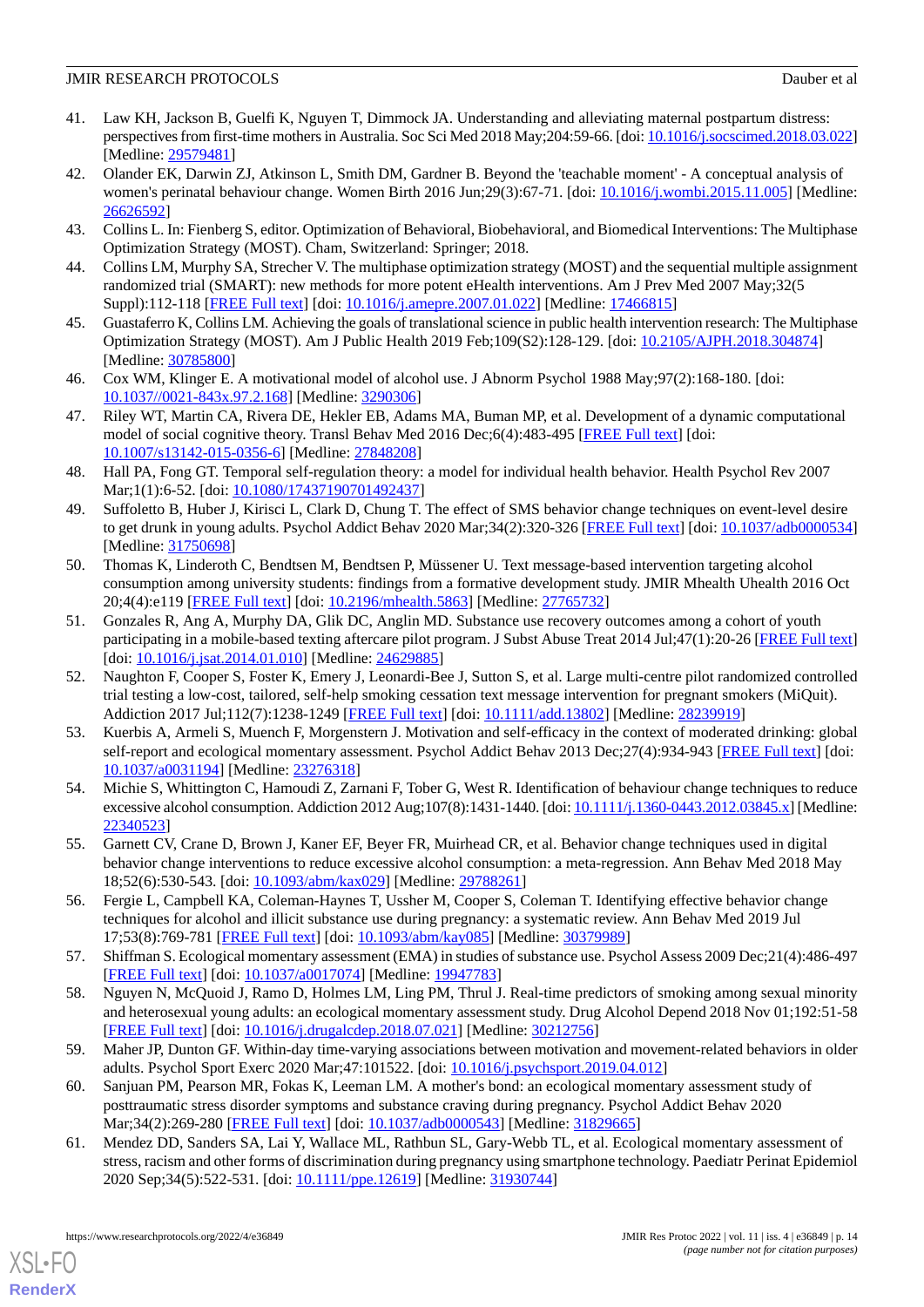- <span id="page-14-0"></span>62. Morgenstern J, Kuerbis A, Houser J, Muench FJ, Shao S, Treloar H. Within-person associations between daily motivation and self-efficacy and drinking among problem drinkers in treatment. Psychol Addict Behav 2016 Sep;30(6):630-638 [\[FREE](http://europepmc.org/abstract/MED/27560995) [Full text\]](http://europepmc.org/abstract/MED/27560995) [doi: [10.1037/adb0000204\]](http://dx.doi.org/10.1037/adb0000204) [Medline: [27560995\]](http://www.ncbi.nlm.nih.gov/entrez/query.fcgi?cmd=Retrieve&db=PubMed&list_uids=27560995&dopt=Abstract)
- <span id="page-14-1"></span>63. Kuerbis A, Lynch KG, Shao S, Morgenstern J. Examining motivational interviewing's effect on confidence and commitment using daily data. Drug Alcohol Depend 2019 Nov 01;204:107472 [\[FREE Full text](http://europepmc.org/abstract/MED/31493749)] [doi: [10.1016/j.drugalcdep.2019.04.038\]](http://dx.doi.org/10.1016/j.drugalcdep.2019.04.038) [Medline: [31493749](http://www.ncbi.nlm.nih.gov/entrez/query.fcgi?cmd=Retrieve&db=PubMed&list_uids=31493749&dopt=Abstract)]
- <span id="page-14-3"></span><span id="page-14-2"></span>64. Cooper ML, Frone MR, Russell M, Mudar P. Drinking to regulate positive and negative emotions: a motivational model of alcohol use. J Pers Soc Psychol 1995 Nov;69(5):990-1005. [doi: [10.1037//0022-3514.69.5.990\]](http://dx.doi.org/10.1037//0022-3514.69.5.990) [Medline: [7473043\]](http://www.ncbi.nlm.nih.gov/entrez/query.fcgi?cmd=Retrieve&db=PubMed&list_uids=7473043&dopt=Abstract)
- <span id="page-14-4"></span>65. Votaw VR, Witkiewitz K. Motives for substance use in daily life: a systematic review of studies using ecological momentary assessment. Clin Psychol Sci 2021 Jul 01;9(4):535-562 [\[FREE Full text\]](http://europepmc.org/abstract/MED/34447615) [doi: [10.1177/2167702620978614](http://dx.doi.org/10.1177/2167702620978614)] [Medline: [34447615](http://www.ncbi.nlm.nih.gov/entrez/query.fcgi?cmd=Retrieve&db=PubMed&list_uids=34447615&dopt=Abstract)]
- <span id="page-14-10"></span>66. Arbeau KJ, Kuiken D, Wild TC. Drinking to enhance and to cope: a daily process study of motive specificity. Addict Behav 2011 Dec;36(12):1174-1183. [doi: [10.1016/j.addbeh.2011.07.020](http://dx.doi.org/10.1016/j.addbeh.2011.07.020)] [Medline: [21864984\]](http://www.ncbi.nlm.nih.gov/entrez/query.fcgi?cmd=Retrieve&db=PubMed&list_uids=21864984&dopt=Abstract)
- <span id="page-14-5"></span>67. Dvorak RD, Pearson MR, Day AM. Ecological momentary assessment of acute alcohol use disorder symptoms: associations with mood, motives, and use on planned drinking days. Exp Clin Psychopharmacol 2014 Aug;22(4):285-297 [\[FREE Full](http://europepmc.org/abstract/MED/24932896) [text](http://europepmc.org/abstract/MED/24932896)] [doi: [10.1037/a0037157](http://dx.doi.org/10.1037/a0037157)] [Medline: [24932896](http://www.ncbi.nlm.nih.gov/entrez/query.fcgi?cmd=Retrieve&db=PubMed&list_uids=24932896&dopt=Abstract)]
- <span id="page-14-6"></span>68. Stevenson BL, Dvorak RD, Kramer MP, Peterson RS, Dunn ME, Leary AV, et al. Within- and between-person associations from mood to alcohol consequences: the mediating role of enhancement and coping drinking motives. J Abnorm Psychol 2019 Nov;128(8):813-822. [doi: [10.1037/abn0000472\]](http://dx.doi.org/10.1037/abn0000472) [Medline: [31657596](http://www.ncbi.nlm.nih.gov/entrez/query.fcgi?cmd=Retrieve&db=PubMed&list_uids=31657596&dopt=Abstract)]
- <span id="page-14-7"></span>69. Ehrenberg E, Armeli S, Howland M, Tennen H. A daily process examination of episode-specific drinking to cope motivation among college students. Addict Behav 2016 Jun; 57:69-75 [\[FREE Full text\]](http://europepmc.org/abstract/MED/26894551) [doi: [10.1016/j.addbeh.2016.02.003\]](http://dx.doi.org/10.1016/j.addbeh.2016.02.003) [Medline: [26894551](http://www.ncbi.nlm.nih.gov/entrez/query.fcgi?cmd=Retrieve&db=PubMed&list_uids=26894551&dopt=Abstract)]
- <span id="page-14-8"></span>70. Richardson CM, Hoene TH, Rigatti HL. Self-critical perfectionism and daily drinking to cope with negative emotional experiences among college students. Personal Individ Diff 2020 Apr;156:109773. [doi: [10.1016/j.paid.2019.109773\]](http://dx.doi.org/10.1016/j.paid.2019.109773)
- <span id="page-14-9"></span>71. O'Hara RE, Boynton MH, Scott DM, Armeli S, Tennen H, Williams C, et al. Drinking to cope among African American college students: an assessment of episode-specific motives. Psychol Addict Behav 2014 Sep;28(3):671-681 [[FREE Full](http://europepmc.org/abstract/MED/25134052) [text](http://europepmc.org/abstract/MED/25134052)] [doi: [10.1037/a0036303](http://dx.doi.org/10.1037/a0036303)] [Medline: [25134052](http://www.ncbi.nlm.nih.gov/entrez/query.fcgi?cmd=Retrieve&db=PubMed&list_uids=25134052&dopt=Abstract)]
- <span id="page-14-11"></span>72. Dworkin ER, Cadigan J, Hughes T, Lee C, Kaysen D. Sexual identity of drinking companions, drinking motives, and drinking behaviors among young sexual minority women: an analysis of daily data. Psychol Addict Behav 2018 Dec;32(5):540-551. [doi: [10.1037/adb0000384](http://dx.doi.org/10.1037/adb0000384)] [Medline: [30047754](http://www.ncbi.nlm.nih.gov/entrez/query.fcgi?cmd=Retrieve&db=PubMed&list_uids=30047754&dopt=Abstract)]
- <span id="page-14-12"></span>73. O'Donnell R, Richardson B, Fuller-Tyszkiewicz M, Liknaitzky P, Arulkadacham L, Dvorak R, et al. Ecological momentary assessment of drinking in young adults: an investigation into social context, affect and motives. Addict Behav 2019 Nov;98:106019. [doi: [10.1016/j.addbeh.2019.06.008\]](http://dx.doi.org/10.1016/j.addbeh.2019.06.008) [Medline: [31247534](http://www.ncbi.nlm.nih.gov/entrez/query.fcgi?cmd=Retrieve&db=PubMed&list_uids=31247534&dopt=Abstract)]
- 74. Goldbeck R, Myatt P, Aitchison T. End-of-treatment self-efficacy: a predictor of abstinence. Addiction 1997 Mar; 92(3): 313-324. [Medline: [9219393\]](http://www.ncbi.nlm.nih.gov/entrez/query.fcgi?cmd=Retrieve&db=PubMed&list_uids=9219393&dopt=Abstract)
- 75. Ilgen M, McKellar J, Tiet Q. Abstinence self-efficacy and abstinence 1 year after substance use disorder treatment. J Consult Clin Psychol 2005 Dec;73(6):1175-1180. [doi: [10.1037/0022-006x.73.6.1175](http://dx.doi.org/10.1037/0022-006x.73.6.1175)]
- <span id="page-14-13"></span>76. Kadden RM, Litt MD. The role of self-efficacy in the treatment of substance use disorders. Addict Behav 2011 Dec;36(12):1120-1126 [\[FREE Full text](http://europepmc.org/abstract/MED/21849232)] [doi: [10.1016/j.addbeh.2011.07.032\]](http://dx.doi.org/10.1016/j.addbeh.2011.07.032) [Medline: [21849232](http://www.ncbi.nlm.nih.gov/entrez/query.fcgi?cmd=Retrieve&db=PubMed&list_uids=21849232&dopt=Abstract)]
- <span id="page-14-14"></span>77. Long CG, Hollin CR, Williams MJ. Self-efficacy, outcome expectations, and fantasies as predictors of alcoholics' postreatment drinking. Subst Use Misuse 1998 Oct;33(12):2383-2402. [doi: [10.3109/10826089809059331\]](http://dx.doi.org/10.3109/10826089809059331) [Medline: [9781821\]](http://www.ncbi.nlm.nih.gov/entrez/query.fcgi?cmd=Retrieve&db=PubMed&list_uids=9781821&dopt=Abstract)
- <span id="page-14-15"></span>78. Müller A, Znoj H, Moggi F. How are self-efficacy and motivation related to drinking five years after residential treatment? A longitudinal multicenter study. Eur Addict Res 2019;25(5):213-223 [\[FREE Full text](https://www.karger.com?DOI=10.1159/000500520)] [doi: [10.1159/000500520](http://dx.doi.org/10.1159/000500520)] [Medline: [31112984](http://www.ncbi.nlm.nih.gov/entrez/query.fcgi?cmd=Retrieve&db=PubMed&list_uids=31112984&dopt=Abstract)]
- <span id="page-14-16"></span>79. Brinken L, Schüz B, Ferguson SG, Scholz U, Schüz N. Social cognitions and smoking behaviour: temporal resolution matters. Br J Health Psychol 2020 Feb; 25(1): 210-227. [doi: [10.1111/bjhp.12402](http://dx.doi.org/10.1111/bjhp.12402)] [Medline: [31814262\]](http://www.ncbi.nlm.nih.gov/entrez/query.fcgi?cmd=Retrieve&db=PubMed&list_uids=31814262&dopt=Abstract)
- <span id="page-14-17"></span>80. Bolman C, Verboon P, Thewissen V, Boonen V, Soons K, Jacobs N. Predicting smoking lapses in the first week of quitting: an ecological momentary assessment study. J Addict Med 2018;12(1):65-71 [\[FREE Full text\]](http://europepmc.org/abstract/MED/29068827) [doi: [10.1097/ADM.0000000000000365\]](http://dx.doi.org/10.1097/ADM.0000000000000365) [Medline: [29068827](http://www.ncbi.nlm.nih.gov/entrez/query.fcgi?cmd=Retrieve&db=PubMed&list_uids=29068827&dopt=Abstract)]
- <span id="page-14-18"></span>81. Tate SR, Wu J, McQuaid JR, Cummins K, Shriver C, Krenek M, et al. Comorbidity of substance dependence and depression: role of life stress and self-efficacy in sustaining abstinence. Psychol Addict Behav 2008;22(1):47-57. [doi: [10.1037/0893-164x.22.1.47\]](http://dx.doi.org/10.1037/0893-164x.22.1.47)
- 82. Ralston TE, Palfai TP. Effects of depressed mood on drinking refusal self-efficacy: examining the specificity of drinking contexts. Cognit Behav Ther 2010 Dec;39(4):262-269. [doi: [10.1080/16506073.2010.501809\]](http://dx.doi.org/10.1080/16506073.2010.501809)
- 83. Yap DF, Nasir N, Tan KS, Lau LH. Variables which predict maternal self-efficacy: a hierarchical linear regression analysis. J Appl Res Intellect Disabil 2019 Jul;32(4):841-848. [doi: [10.1111/jar.12575\]](http://dx.doi.org/10.1111/jar.12575) [Medline: [30714663](http://www.ncbi.nlm.nih.gov/entrez/query.fcgi?cmd=Retrieve&db=PubMed&list_uids=30714663&dopt=Abstract)]
- 84. Bolten MI, Fink NS, Stadler C. Maternal self-efficacy reduces the impact of prenatal stress on infant's crying behavior. J Pediatr 2012 Jul;161(1):104-109. [doi: [10.1016/j.jpeds.2011.12.044\]](http://dx.doi.org/10.1016/j.jpeds.2011.12.044) [Medline: [22289357](http://www.ncbi.nlm.nih.gov/entrez/query.fcgi?cmd=Retrieve&db=PubMed&list_uids=22289357&dopt=Abstract)]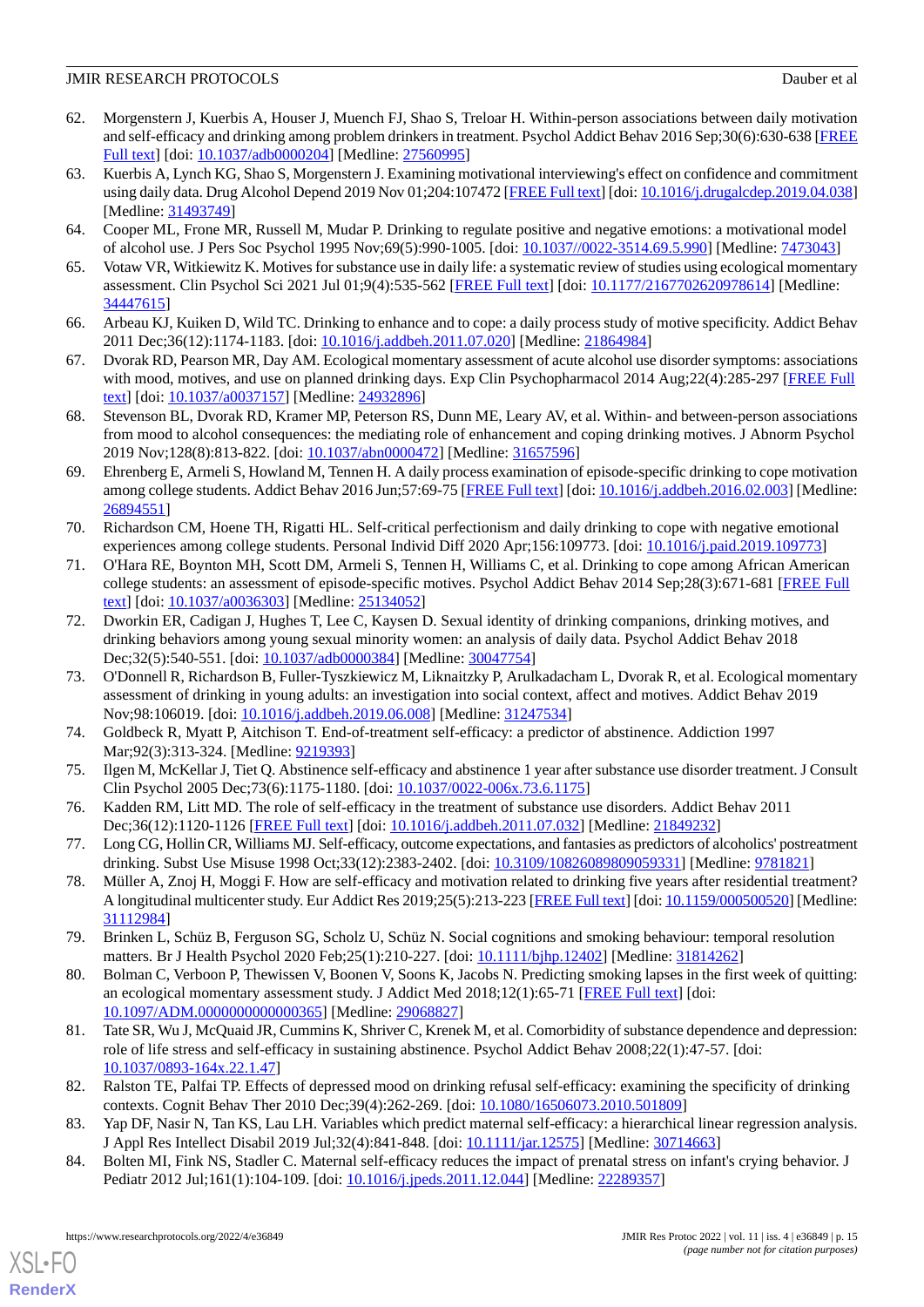- <span id="page-15-0"></span>85. Denis A, Ponsin M, Callahan S. The relationship between maternal self-esteem, maternal competence, infant temperament and post-partum blues. J Reproduct Infant Psychol 2012 Sep 24;30(4):388-397. [doi: [10.1080/02646838.2012.718751\]](http://dx.doi.org/10.1080/02646838.2012.718751)
- <span id="page-15-2"></span><span id="page-15-1"></span>86. Kohlhoff J, Barnett B. Parenting self-efficacy: links with maternal depression, infant behaviour and adult attachment. Early Hum Dev 2013 Apr;89(4):249-256. [doi: [10.1016/j.earlhumdev.2013.01.008](http://dx.doi.org/10.1016/j.earlhumdev.2013.01.008)] [Medline: [23398731](http://www.ncbi.nlm.nih.gov/entrez/query.fcgi?cmd=Retrieve&db=PubMed&list_uids=23398731&dopt=Abstract)]
- <span id="page-15-3"></span>87. Porter CL, Hsu H. First-time mothers' perceptions of efficacy during the transition to motherhood: links to infant temperament. J Fam Psychol 2003 Mar;17(1):54-64. [Medline: [12666463\]](http://www.ncbi.nlm.nih.gov/entrez/query.fcgi?cmd=Retrieve&db=PubMed&list_uids=12666463&dopt=Abstract)
- 88. Jover M, Colomer J, Carot JM, Larsson C, Bobes MT, Ivorra JL, et al. Maternal anxiety following delivery, early infant temperament and mother's confidence in caregiving. Span J Psychol 2014 Dec 22;17:E95. [doi: [10.1017/sjp.2014.87](http://dx.doi.org/10.1017/sjp.2014.87)] [Medline: [26055183](http://www.ncbi.nlm.nih.gov/entrez/query.fcgi?cmd=Retrieve&db=PubMed&list_uids=26055183&dopt=Abstract)]
- <span id="page-15-4"></span>89. Haslam DM, Pakenham KI, Smith A. Social support and postpartum depressive symptomatology: the mediating role of maternal self-efficacy. Infant Ment Health J 2006 May;27(3):276-291. [doi: [10.1002/imhj.20092](http://dx.doi.org/10.1002/imhj.20092)] [Medline: [28640472\]](http://www.ncbi.nlm.nih.gov/entrez/query.fcgi?cmd=Retrieve&db=PubMed&list_uids=28640472&dopt=Abstract)
- <span id="page-15-5"></span>90. Leahy-Warren P, McCarthy G, Corcoran P. First-time mothers: social support, maternal parental self-efficacy and postnatal depression. J Clin Nurs 2012 Feb;21(3-4):388-397. [doi: [10.1111/j.1365-2702.2011.03701.x](http://dx.doi.org/10.1111/j.1365-2702.2011.03701.x)] [Medline: [21435059](http://www.ncbi.nlm.nih.gov/entrez/query.fcgi?cmd=Retrieve&db=PubMed&list_uids=21435059&dopt=Abstract)]
- <span id="page-15-6"></span>91. Warner LM, Stadler G, Lüscher J, Knoll N, Ochsner S, Hornung R, et al. Day-to-day mastery and self-efficacy changes during a smoking quit attempt: two studies. Br J Health Psychol 2018 May;23(2):371-386. [doi: [10.1111/bjhp.12293](http://dx.doi.org/10.1111/bjhp.12293)] [Medline: [29333730](http://www.ncbi.nlm.nih.gov/entrez/query.fcgi?cmd=Retrieve&db=PubMed&list_uids=29333730&dopt=Abstract)]
- <span id="page-15-7"></span>92. Protogerou C, McHugh RK, Johnson BT. How best to reduce unhealthy risk-taking behaviours? A meta-review of evidence syntheses of interventions using self-regulation principles. Health Psychol Rev 2020 Mar;14(1):86-115. [doi: [10.1080/17437199.2019.1707104\]](http://dx.doi.org/10.1080/17437199.2019.1707104) [Medline: [31878836\]](http://www.ncbi.nlm.nih.gov/entrez/query.fcgi?cmd=Retrieve&db=PubMed&list_uids=31878836&dopt=Abstract)
- <span id="page-15-8"></span>93. Baumeister RF, Vonasch AJ. Uses of self-regulation to facilitate and restrain addictive behavior. Addict Behav 2015 May;44:3-8. [doi: [10.1016/j.addbeh.2014.09.011](http://dx.doi.org/10.1016/j.addbeh.2014.09.011)] [Medline: [25267213\]](http://www.ncbi.nlm.nih.gov/entrez/query.fcgi?cmd=Retrieve&db=PubMed&list_uids=25267213&dopt=Abstract)
- <span id="page-15-9"></span>94. Roos CR, Kober H, Trull TJ, MacLean RR, Mun CJ. Intensive longitudinal methods for studying the role of self-regulation strategies in substance use behavior change. Curr Addict Rep 2020 Sep;7(3):301-316 [[FREE Full text](http://europepmc.org/abstract/MED/33510995)] [doi: [10.1007/s40429-020-00329-5\]](http://dx.doi.org/10.1007/s40429-020-00329-5) [Medline: [33510995\]](http://www.ncbi.nlm.nih.gov/entrez/query.fcgi?cmd=Retrieve&db=PubMed&list_uids=33510995&dopt=Abstract)
- <span id="page-15-11"></span><span id="page-15-10"></span>95. Roos CR, Witkiewitz K. A contextual model of self-regulation change mechanisms among individuals with addictive disorders. Clin Psychol Rev 2017 Nov;57:117-128 [[FREE Full text](http://europepmc.org/abstract/MED/28866435)] [doi: [10.1016/j.cpr.2017.08.008\]](http://dx.doi.org/10.1016/j.cpr.2017.08.008) [Medline: [28866435](http://www.ncbi.nlm.nih.gov/entrez/query.fcgi?cmd=Retrieve&db=PubMed&list_uids=28866435&dopt=Abstract)]
- <span id="page-15-12"></span>96. Carroll KM, Onken LS. Behavioral therapies for drug abuse. Am J Psychiatry 2005 Aug;162(8):1452-1460 [\[FREE Full](http://europepmc.org/abstract/MED/16055766) [text](http://europepmc.org/abstract/MED/16055766)] [doi: [10.1176/appi.ajp.162.8.1452](http://dx.doi.org/10.1176/appi.ajp.162.8.1452)] [Medline: [16055766](http://www.ncbi.nlm.nih.gov/entrez/query.fcgi?cmd=Retrieve&db=PubMed&list_uids=16055766&dopt=Abstract)]
- 97. McHugh RK, Hearon BA, Otto MW. Cognitive behavioral therapy for substance use disorders. Psychiatr Clin North Am 2010 Sep;33(3):511-525 [\[FREE Full text\]](http://europepmc.org/abstract/MED/20599130) [doi: [10.1016/j.psc.2010.04.012](http://dx.doi.org/10.1016/j.psc.2010.04.012)] [Medline: [20599130](http://www.ncbi.nlm.nih.gov/entrez/query.fcgi?cmd=Retrieve&db=PubMed&list_uids=20599130&dopt=Abstract)]
- <span id="page-15-13"></span>98. Aldridge-Gerry AA, Roesch SC, Villodas F, McCabe C, Leung QK, Da Costa M. Daily stress and alcohol consumption: modeling between-person and within-person ethnic variation in coping behavior. J Stud Alcohol Drugs 2011 Jan;72(1):125-134 [\[FREE Full text\]](http://europepmc.org/abstract/MED/21138719) [doi: [10.15288/jsad.2011.72.125\]](http://dx.doi.org/10.15288/jsad.2011.72.125) [Medline: [21138719](http://www.ncbi.nlm.nih.gov/entrez/query.fcgi?cmd=Retrieve&db=PubMed&list_uids=21138719&dopt=Abstract)]
- <span id="page-15-14"></span>99. Litt MD, Kadden RM, Kabela-Cormier E. Individualized assessment and treatment program for alcohol dependence: results of an initial study to train coping skills. Addiction 2009 Nov;104(11):1837-1838 [[FREE Full text](http://europepmc.org/abstract/MED/19712124)] [doi: [10.1111/j.1360-0443.2009.02693.x\]](http://dx.doi.org/10.1111/j.1360-0443.2009.02693.x) [Medline: [19712124\]](http://www.ncbi.nlm.nih.gov/entrez/query.fcgi?cmd=Retrieve&db=PubMed&list_uids=19712124&dopt=Abstract)
- <span id="page-15-16"></span><span id="page-15-15"></span>100. Lewis MA, Patrick ME, Lee CM, Kaysen DL, Mittman A, Neighbors C. Use of protective behavioral strategies and their association to 21st birthday alcohol consumption and related negative consequences: a between- and within-person evaluation. Psychol Addict Behav 2012 Jun;26(2):179-186 [\[FREE Full text\]](http://europepmc.org/abstract/MED/21553945) [doi: [10.1037/a0023797](http://dx.doi.org/10.1037/a0023797)] [Medline: [21553945](http://www.ncbi.nlm.nih.gov/entrez/query.fcgi?cmd=Retrieve&db=PubMed&list_uids=21553945&dopt=Abstract)]
- <span id="page-15-17"></span>101. Linden-Carmichael AN, Calhoun BH, Patrick ME, Maggs JL. Are protective behavioral strategies associated with fewer negative consequences on high-intensity drinking days? Results from a measurement-burst design. Psychol Addict Behav 2018 Dec;32(8):904-913 [[FREE Full text\]](http://europepmc.org/abstract/MED/30359044) [doi: [10.1037/adb0000421\]](http://dx.doi.org/10.1037/adb0000421) [Medline: [30359044\]](http://www.ncbi.nlm.nih.gov/entrez/query.fcgi?cmd=Retrieve&db=PubMed&list_uids=30359044&dopt=Abstract)
- 102. Dulin PL, Gonzalez VM. Smartphone-based, momentary intervention for alcohol cravings amongst individuals with an alcohol use disorder. Psychol Addict Behav 2017 Dec;31(5):601-607 [\[FREE Full text](https://doi.org/10.1037/adb0000292)] [doi: [10.1037/adb0000292\]](http://dx.doi.org/10.1037/adb0000292) [Medline: [28703611](http://www.ncbi.nlm.nih.gov/entrez/query.fcgi?cmd=Retrieve&db=PubMed&list_uids=28703611&dopt=Abstract)]
- <span id="page-15-18"></span>103. McQuoid J, Thrul J, Ling P. A geographically explicit ecological momentary assessment (GEMA) mixed method for understanding substance use. Soc Sci Med 2018 Apr;202:89-98. [doi: [10.1016/j.socscimed.2018.02.014](http://dx.doi.org/10.1016/j.socscimed.2018.02.014)] [Medline: [29518701\]](http://www.ncbi.nlm.nih.gov/entrez/query.fcgi?cmd=Retrieve&db=PubMed&list_uids=29518701&dopt=Abstract)
- <span id="page-15-19"></span>104. Blevins CE, Marsh EL, Stein MD, Schatten HT, Abrantes AM. Project CHOICE: choosing healthy options in coping with emotions, an EMA/EMI plus in-person intervention for alcohol use. Subst Abus 2021;42(4):569-576. [doi: [10.1080/08897077.2020.1806182\]](http://dx.doi.org/10.1080/08897077.2020.1806182) [Medline: [32870129\]](http://www.ncbi.nlm.nih.gov/entrez/query.fcgi?cmd=Retrieve&db=PubMed&list_uids=32870129&dopt=Abstract)
- <span id="page-15-20"></span>105. Stevenson BL, Blevins CE, Marsh E, Feltus S, Stein M, Abrantes AM. An ecological momentary assessment of mood, coping and alcohol use among emerging adults in psychiatric treatment. Am J Drug Alcohol Abuse 2020 Sep 02;46(5):651-658. [doi: [10.1080/00952990.2020.1783672\]](http://dx.doi.org/10.1080/00952990.2020.1783672) [Medline: [32851900](http://www.ncbi.nlm.nih.gov/entrez/query.fcgi?cmd=Retrieve&db=PubMed&list_uids=32851900&dopt=Abstract)]
- 106. Sanjuan PM, Pearson MR, Poremba C, Amaro HD, Leeman L. An ecological momentary assessment study examining posttraumatic stress disorder symptoms, prenatal bonding, and substance use among pregnant women. Drug Alcohol Depend 2019 Feb;195:33-39. [doi: [10.1016/j.drugalcdep.2018.11.019\]](http://dx.doi.org/10.1016/j.drugalcdep.2018.11.019)
- 107. Leach LS, Butterworth P, Poyser C, Batterham PJ, Farrer LM. Online recruitment: feasibility, cost, and representativeness in a study of postpartum women. J Med Internet Res 2017 Mar 08;19(3):e61 [\[FREE Full text](http://www.jmir.org/2017/3/e61/)] [doi: [10.2196/jmir.5745\]](http://dx.doi.org/10.2196/jmir.5745) [Medline: [28274906](http://www.ncbi.nlm.nih.gov/entrez/query.fcgi?cmd=Retrieve&db=PubMed&list_uids=28274906&dopt=Abstract)]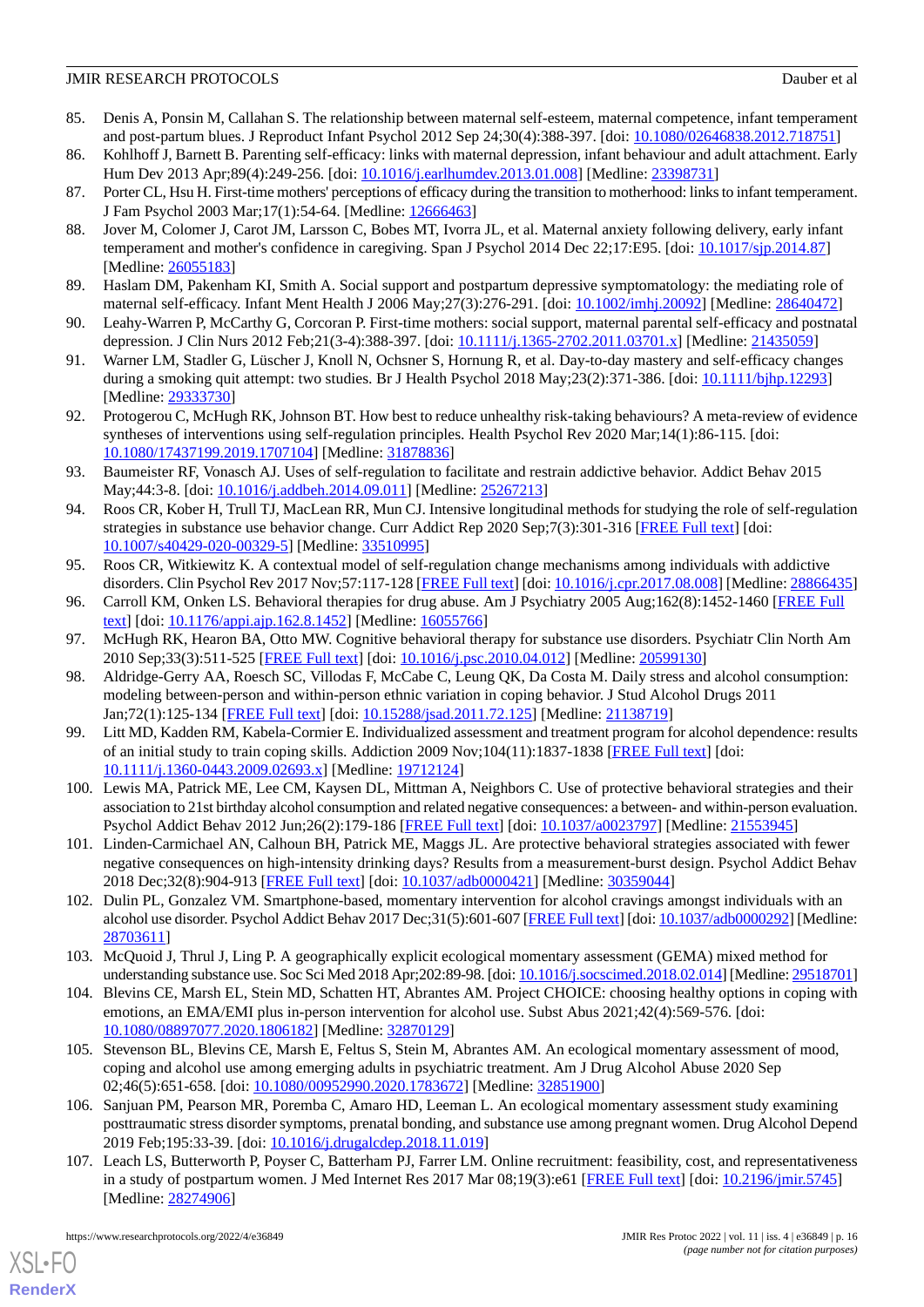- 108. Badr HA, Zauszniewski JA, Quinn Griffin M, Burant CJ, Przeworski A, Almutairi WM, et al. Effects of postpartum fatigue and depressive cognitions on life satisfaction and quality of life in Arab postpartum women: the intervening role of resourcefulness. Nurs Rep 2021 Feb 04;11(1):84-94 [\[FREE Full text\]](https://www.mdpi.com/resolver?pii=nursrep11010009) [doi: [10.3390/nursrep11010009\]](http://dx.doi.org/10.3390/nursrep11010009) [Medline: [34968315\]](http://www.ncbi.nlm.nih.gov/entrez/query.fcgi?cmd=Retrieve&db=PubMed&list_uids=34968315&dopt=Abstract)
- <span id="page-16-0"></span>109. Laws RA, Litterbach EV, Denney-Wilson EA, Russell CG, Taki S, Ong K, et al. A comparison of recruitment methods for an mHealth intervention targeting mothers: lessons from the growing healthy program. J Med Internet Res 2016 Sep 15;18(9):e248 [\[FREE Full text](http://www.jmir.org/2016/9/e248/)] [doi: [10.2196/jmir.5691](http://dx.doi.org/10.2196/jmir.5691)] [Medline: [27634633](http://www.ncbi.nlm.nih.gov/entrez/query.fcgi?cmd=Retrieve&db=PubMed&list_uids=27634633&dopt=Abstract)]
- <span id="page-16-2"></span><span id="page-16-1"></span>110. Thornton LK, Harris K, Baker A, Johnson M, Kay-Lambkin FJ. Recruiting for addiction research via Facebook. Drug Alcohol Rev 2015 Jul 14;35(4):494-502. [doi: [10.1111/dar.12305](http://dx.doi.org/10.1111/dar.12305)] [Medline: [26179224\]](http://www.ncbi.nlm.nih.gov/entrez/query.fcgi?cmd=Retrieve&db=PubMed&list_uids=26179224&dopt=Abstract)
- <span id="page-16-3"></span>111. Goodell EM, Nordeck C, Finan PH, Vandrey R, Dunn KE, Thrul J. Feasibility and acceptability of using smartphone-based EMA to assess patterns of prescription opioid and medical cannabis use among individuals with chronic pain. Internet Interv 2021 Dec;26:100460 [[FREE Full text](https://linkinghub.elsevier.com/retrieve/pii/S2214-7829(21)00100-7)] [doi: [10.1016/j.invent.2021.100460](http://dx.doi.org/10.1016/j.invent.2021.100460)] [Medline: [34646751](http://www.ncbi.nlm.nih.gov/entrez/query.fcgi?cmd=Retrieve&db=PubMed&list_uids=34646751&dopt=Abstract)]
- <span id="page-16-4"></span>112. Oei TP, Hasking PA, Young RM. Drinking refusal self-efficacy questionnaire-revised (DRSEQ-R): a new factor structure with confirmatory factor analysis. Drug Alcohol Depend 2005 Jun 01;78(3):297-307. [doi: [10.1016/j.drugalcdep.2004.11.010\]](http://dx.doi.org/10.1016/j.drugalcdep.2004.11.010) [Medline: [15893161](http://www.ncbi.nlm.nih.gov/entrez/query.fcgi?cmd=Retrieve&db=PubMed&list_uids=15893161&dopt=Abstract)]
- <span id="page-16-5"></span>113. American Psychiatric Association adapted NIDA modified ASSIST tools. National Institute on Drug Abuse. 2015. URL: <https://www.drugabuse.gov/sites/default/files/pdf/nmassist.pdf> [accessed 2022-01-15]
- <span id="page-16-6"></span>114. Recommended alcohol questions [Online]. National Institute on Alcohol Abuse and Alcoholism. 2003. URL: [http://www.](http://www.niaaa.nih.gov/research/guidelines-and-resources/recommended-alcohol-questions) [niaaa.nih.gov/research/guidelines-and-resources/recommended-alcohol-questions](http://www.niaaa.nih.gov/research/guidelines-and-resources/recommended-alcohol-questions) [accessed 2021-09-01]
- <span id="page-16-8"></span><span id="page-16-7"></span>115. Ondersma SJ, Chase SK, Svikis DS, Schuster CR. Computer-based brief motivational intervention for perinatal drug use. J Subst Abuse Treat 2005 Jun;28(4):305-312 [[FREE Full text\]](http://europepmc.org/abstract/MED/15925264) [doi: [10.1016/j.jsat.2005.02.004](http://dx.doi.org/10.1016/j.jsat.2005.02.004)] [Medline: [15925264\]](http://www.ncbi.nlm.nih.gov/entrez/query.fcgi?cmd=Retrieve&db=PubMed&list_uids=15925264&dopt=Abstract)
- <span id="page-16-9"></span>116. Beck A, Steer R, Brown G. Beck Depression Inventory--II. San Antonio, TX: APA PsycTests; 1996.
- 117. Crncec R, Barnett B, Matthey S. Development of an instrument to assess perceived self-efficacy in the parents of infants. Res Nurs Health 2008 Oct;31(5):442-453. [doi: [10.1002/nur.20271\]](http://dx.doi.org/10.1002/nur.20271) [Medline: [18297638](http://www.ncbi.nlm.nih.gov/entrez/query.fcgi?cmd=Retrieve&db=PubMed&list_uids=18297638&dopt=Abstract)]
- <span id="page-16-11"></span><span id="page-16-10"></span>118. Murphy A, Steele M, Dube SR, Bate J, Bonuck K, Meissner P, et al. Adverse Childhood Experiences (ACEs) questionnaire and Adult Attachment Interview (AAI): implications for parent child relationships. Child Abuse Negl 2014 Feb;38(2):224-233. [doi: [10.1016/j.chiabu.2013.09.004](http://dx.doi.org/10.1016/j.chiabu.2013.09.004)] [Medline: [24670331](http://www.ncbi.nlm.nih.gov/entrez/query.fcgi?cmd=Retrieve&db=PubMed&list_uids=24670331&dopt=Abstract)]
- <span id="page-16-12"></span>119. Harkness A. The Pandemic Stress Index. Miami, FL: University of Miami; 2020.
- <span id="page-16-13"></span>120. Condon JT, Corkindale CJ. The assessment of parent-to-infant attachment: development of a self-report questionnaire instrument. J Reproduct Infant Psychol 1998 Feb;16(1):57-76. [doi: [10.1080/02646839808404558](http://dx.doi.org/10.1080/02646839808404558)]
- <span id="page-16-14"></span>121. Giallo R, Wade C, Kienhuis M. Fatigue in mothers of infants and young children: factor structure of the fatigue assessment scale. Fatigue: Biomed Health Behav 2014 Jul 23;2(3):119-131. [doi: [10.1080/21641846.2014.925326\]](http://dx.doi.org/10.1080/21641846.2014.925326)
- <span id="page-16-15"></span>122. Cohen S, Kamarck T, Mermelstein R. A global measure of perceived stress. J Health Soc Behav 1983 Dec;24(4):385-396. [Medline: [6668417\]](http://www.ncbi.nlm.nih.gov/entrez/query.fcgi?cmd=Retrieve&db=PubMed&list_uids=6668417&dopt=Abstract)
- <span id="page-16-16"></span>123. Chesney MA, Neilands TB, Chambers DB, Taylor JM, Folkman S. A validity and reliability study of the coping self-efficacy scale. Br J Health Psychol 2006 Sep;11(Pt 3):421-437 [\[FREE Full text\]](http://europepmc.org/abstract/MED/16870053) [doi: [10.1348/135910705X53155\]](http://dx.doi.org/10.1348/135910705X53155) [Medline: [16870053](http://www.ncbi.nlm.nih.gov/entrez/query.fcgi?cmd=Retrieve&db=PubMed&list_uids=16870053&dopt=Abstract)]
- <span id="page-16-17"></span>124. Cohen S, Mermelstein R, Kamarck T, Hoberman H. Measuring the functional components of social support. In: Sarason I, Sarason B, editors. Social Support: Theory, Research, and Applications. The Hague, Holland: Martinus Nijhoff; 1985.
- <span id="page-16-18"></span>125. Rosen LD, Whaling K, Carrier LM, Cheever NA, Rokkum J. The Media and Technology Usage and Attitudes Scale: an empirical investigation. Comput Human Behav 2013 Nov 1;29(6):2501-2511 [[FREE Full text](http://europepmc.org/abstract/MED/25722534)] [Medline: [25722534](http://www.ncbi.nlm.nih.gov/entrez/query.fcgi?cmd=Retrieve&db=PubMed&list_uids=25722534&dopt=Abstract)]
- <span id="page-16-19"></span>126. Norman CD, Skinner HA. eHEALS: The eHealth Literacy Scale. J Med Internet Res 2006 Nov;8(4):e27 [\[FREE Full text](http://www.jmir.org/2006/4/e27/)] [doi: [10.2196/jmir.8.4.e27](http://dx.doi.org/10.2196/jmir.8.4.e27)] [Medline: [17213046](http://www.ncbi.nlm.nih.gov/entrez/query.fcgi?cmd=Retrieve&db=PubMed&list_uids=17213046&dopt=Abstract)]
- <span id="page-16-20"></span>127. Adams L, Igbinedion G, DeVinney A, Azasu E, Nestadt P, Thrul J, et al. Assessing the real-time influence of racism-related stress and suicidality among black men: protocol for an ecological momentary assessment study. JMIR Res Protoc 2021 Oct 20;10(10):e31241 [[FREE Full text](https://www.researchprotocols.org/2021/10/e31241/)] [doi: [10.2196/31241\]](http://dx.doi.org/10.2196/31241) [Medline: [34668869\]](http://www.ncbi.nlm.nih.gov/entrez/query.fcgi?cmd=Retrieve&db=PubMed&list_uids=34668869&dopt=Abstract)
- <span id="page-16-21"></span>128. Fridberg DJ, Faria J, Cao D, King AC. Real-time mobile monitoring of drinking episodes in young adult heavy drinkers: development and comparative survey study. JMIR Mhealth Uhealth 2019 Nov 20;7(11):e13765 [[FREE Full text\]](https://mhealth.jmir.org/2019/11/e13765/) [doi: [10.2196/13765\]](http://dx.doi.org/10.2196/13765) [Medline: [31746774\]](http://www.ncbi.nlm.nih.gov/entrez/query.fcgi?cmd=Retrieve&db=PubMed&list_uids=31746774&dopt=Abstract)
- <span id="page-16-22"></span>129. Nahum-Shani I, Smith SN, Spring BJ, Collins LM, Witkiewitz K, Tewari A, et al. Just-in-Time Adaptive Interventions (JITAIs) in mobile health: key components and design principles for ongoing health behavior support. Ann Behav Med 2016 Sep 23;52(6):446-462. [doi: [10.1007/s12160-016-9830-8\]](http://dx.doi.org/10.1007/s12160-016-9830-8) [Medline: [27663578](http://www.ncbi.nlm.nih.gov/entrez/query.fcgi?cmd=Retrieve&db=PubMed&list_uids=27663578&dopt=Abstract)]
- <span id="page-16-23"></span>130. Ramanathan N, Swendeman D, Comulada WS, Estrin D, Rotheram-Borus MJ. Identifying preferences for mobile health applications for self-monitoring and self-management: focus group findings from HIV-positive persons and young mothers. Int J Med Inform 2013 Apr;82(4):38-46 [\[FREE Full text](http://europepmc.org/abstract/MED/22704234)] [doi: [10.1016/j.ijmedinf.2012.05.009\]](http://dx.doi.org/10.1016/j.ijmedinf.2012.05.009) [Medline: [22704234](http://www.ncbi.nlm.nih.gov/entrez/query.fcgi?cmd=Retrieve&db=PubMed&list_uids=22704234&dopt=Abstract)]
- 131. Allen A, Tosun N, Carlson S, Allen S. Postpartum changes in mood and smoking-related symptomatology: an ecological momentary assessment investigation. Nicotine Tob Res 2018 May 03;20(6):681-689. [doi: [10.1093/ntr/ntx118](http://dx.doi.org/10.1093/ntr/ntx118)] [Medline: [28575412](http://www.ncbi.nlm.nih.gov/entrez/query.fcgi?cmd=Retrieve&db=PubMed&list_uids=28575412&dopt=Abstract)]
- 132. Thrul J, Bühler A, Ferguson SG. Situational and mood factors associated with smoking in young adult light and heavy smokers. Drug Alcohol Rev 2014 Jul;33(4):420-427. [doi: [10.1111/dar.12164\]](http://dx.doi.org/10.1111/dar.12164) [Medline: [24893955\]](http://www.ncbi.nlm.nih.gov/entrez/query.fcgi?cmd=Retrieve&db=PubMed&list_uids=24893955&dopt=Abstract)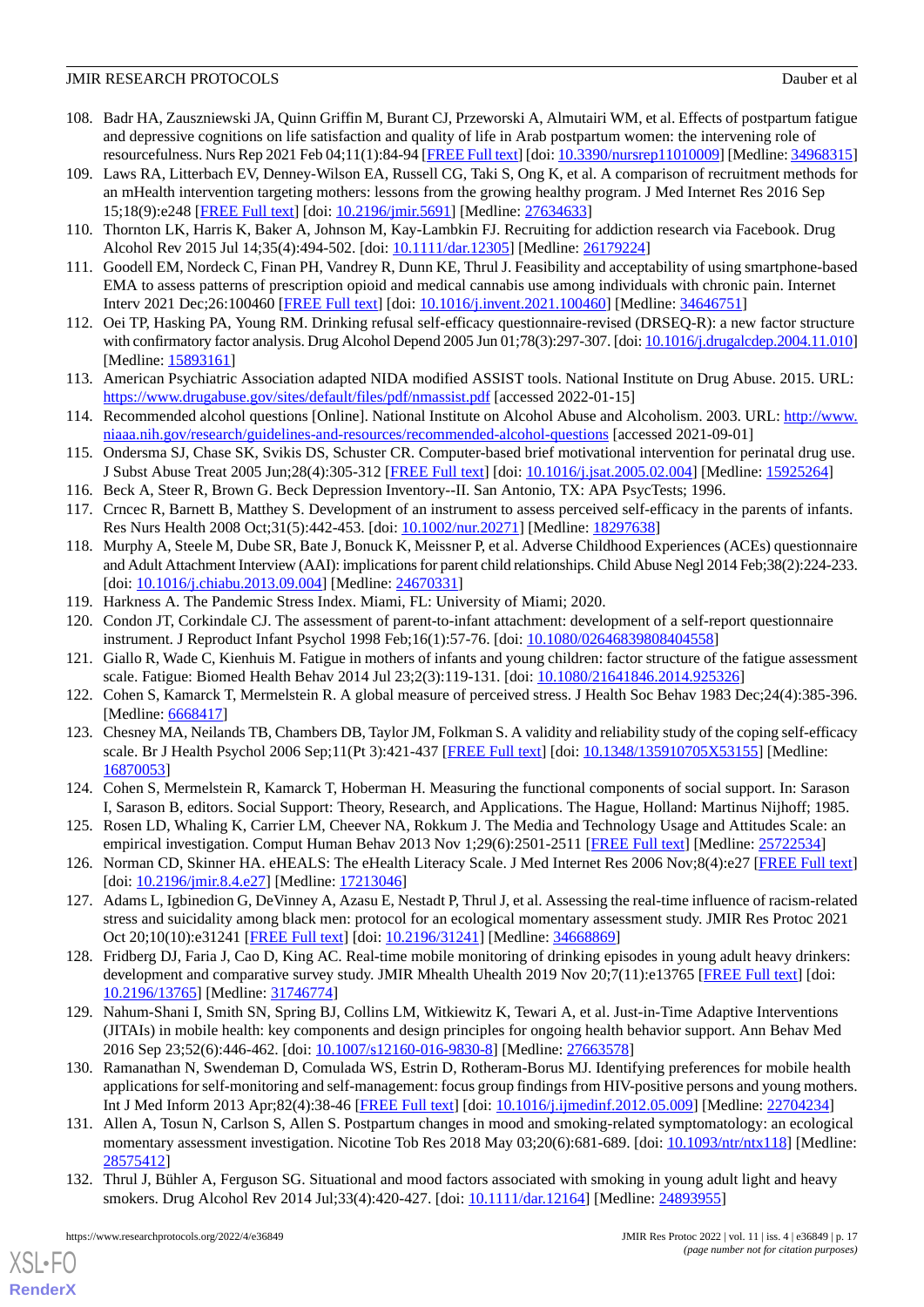- <span id="page-17-0"></span>133. Bates JE, Freeland CA, Lounsbury ML. Measurement of infant difficultness. Child Dev 1979 Sep;50(3):794-803. [Medline: [498854](http://www.ncbi.nlm.nih.gov/entrez/query.fcgi?cmd=Retrieve&db=PubMed&list_uids=498854&dopt=Abstract)]
- <span id="page-17-1"></span>134. Adams EL, Marini ME, Brick TR, Paul IM, Birch LL, Savage JS. Ecological momentary assessment of using food to soothe during infancy in the INSIGHT trial. Int J Behav Nutr Phys Act 2019 Sep 05;16(1):79 [\[FREE Full text\]](https://ijbnpa.biomedcentral.com/articles/10.1186/s12966-019-0837-y) [doi: [10.1186/s12966-019-0837-y\]](http://dx.doi.org/10.1186/s12966-019-0837-y) [Medline: [31488156](http://www.ncbi.nlm.nih.gov/entrez/query.fcgi?cmd=Retrieve&db=PubMed&list_uids=31488156&dopt=Abstract)]
- <span id="page-17-3"></span><span id="page-17-2"></span>135. McNamara TK, Orav EJ, Wilkins-Haug L, Chang G. Social support and prenatal alcohol use. J Womens Health (Larchmt) 2006;15(1):70-76 [[FREE Full text](http://europepmc.org/abstract/MED/16417421)] [doi: [10.1089/jwh.2006.15.70](http://dx.doi.org/10.1089/jwh.2006.15.70)] [Medline: [16417421](http://www.ncbi.nlm.nih.gov/entrez/query.fcgi?cmd=Retrieve&db=PubMed&list_uids=16417421&dopt=Abstract)]
- <span id="page-17-4"></span>136. Cambron C, Haslam AK, Baucom BR, Lam C, Vinci C, Cinciripini P, et al. Momentary precipitants connecting stress and smoking lapse during a quit attempt. Health Psychol 2019 Dec;38(12):1049-1058. [doi: [10.1037/hea0000797](http://dx.doi.org/10.1037/hea0000797)]
- <span id="page-17-5"></span>137. Barnes CR, Adamson-Macedo EN. Perceived Maternal Parenting Self-Efficacy (PMP S-E) tool: development and validation with mothers of hospitalized preterm neonates. J Adv Nurs 2007 Dec;60(5):550-560. [doi: [10.1111/j.1365-2648.2007.04445.x\]](http://dx.doi.org/10.1111/j.1365-2648.2007.04445.x) [Medline: [17973719](http://www.ncbi.nlm.nih.gov/entrez/query.fcgi?cmd=Retrieve&db=PubMed&list_uids=17973719&dopt=Abstract)]
- <span id="page-17-6"></span>138. Thrul J, Gubner NR, Nguyen N, Nguyen C, Goodell EA, Holmes LM, et al. Perceived reward from using cigarettes with alcohol or cannabis and concurrent use: a smartphone-based daily diary study. Addict Behav 2021 Mar;114:106747 [\[FREE](http://europepmc.org/abstract/MED/33307406) [Full text\]](http://europepmc.org/abstract/MED/33307406) [doi: [10.1016/j.addbeh.2020.106747\]](http://dx.doi.org/10.1016/j.addbeh.2020.106747) [Medline: [33307406](http://www.ncbi.nlm.nih.gov/entrez/query.fcgi?cmd=Retrieve&db=PubMed&list_uids=33307406&dopt=Abstract)]
- <span id="page-17-8"></span>139. Czyz EK, King CA, Nahum-Shani I. Ecological assessment of daily suicidal thoughts and attempts among suicidal teens after psychiatric hospitalization: lessons about feasibility and acceptability. Psychiatry Res 2018 Sep;267:566-574 [\[FREE](http://europepmc.org/abstract/MED/30031317) [Full text\]](http://europepmc.org/abstract/MED/30031317) [doi: [10.1016/j.psychres.2018.06.031](http://dx.doi.org/10.1016/j.psychres.2018.06.031)] [Medline: [30031317](http://www.ncbi.nlm.nih.gov/entrez/query.fcgi?cmd=Retrieve&db=PubMed&list_uids=30031317&dopt=Abstract)]
- 140. Jones KK, Zenk SN, McDonald A, Corte C. Experiences of African-American women with smartphone-based ecological momentary assessment. Public Health Nurs 2015 Nov 4;33(4):371-380. [doi: [10.1111/phn.12239\]](http://dx.doi.org/10.1111/phn.12239) [Medline: [26530781\]](http://www.ncbi.nlm.nih.gov/entrez/query.fcgi?cmd=Retrieve&db=PubMed&list_uids=26530781&dopt=Abstract)
- <span id="page-17-7"></span>141. Marcano Belisario JS, Doherty K, O'Donoghue J, Ramchandani P, Majeed A, Doherty G, et al. A bespoke mobile application for the longitudinal assessment of depression and mood during pregnancy: protocol of a feasibility study. BMJ Open 2017 May 29;7(5):e014469 [[FREE Full text](http://bmjopen.bmj.com/cgi/pmidlookup?view=long&pmid=28554914)] [doi: [10.1136/bmjopen-2016-014469](http://dx.doi.org/10.1136/bmjopen-2016-014469)] [Medline: [28554914](http://www.ncbi.nlm.nih.gov/entrez/query.fcgi?cmd=Retrieve&db=PubMed&list_uids=28554914&dopt=Abstract)]
- <span id="page-17-9"></span>142. Srinivas P, Bodke K, Ofner S, Keith NR, Tu W, Clark DO. Context-sensitive ecological momentary assessment: application of user-centered design for improving user satisfaction and engagement during self-report. JMIR Mhealth Uhealth 2019 Apr 03;7(4):e10894. [doi: [10.2196/10894\]](http://dx.doi.org/10.2196/10894)
- <span id="page-17-11"></span>143. Smiley SL, Elmasry H, Hooper MW, Niaura RS, Hamilton AB, Milburn NG. Feasibility of ecological momentary assessment of daily sexting and substance use among young adult African American gay and bisexual men: a pilot study. JMIR Res Protoc 2017 Feb 02;6(2):e9 [[FREE Full text](http://www.researchprotocols.org/2017/2/e9/)] [doi: [10.2196/resprot.6520\]](http://dx.doi.org/10.2196/resprot.6520) [Medline: [28153816\]](http://www.ncbi.nlm.nih.gov/entrez/query.fcgi?cmd=Retrieve&db=PubMed&list_uids=28153816&dopt=Abstract)
- <span id="page-17-10"></span>144. Mackesy-Amiti ME, Boodram B. Feasibility of ecological momentary assessment to study mood and risk behavior among young people who inject drugs. Drug Alcohol Depend 2018 Dec 01;187:227-235. [doi: [10.1016/j.drugalcdep.2018.03.016](http://dx.doi.org/10.1016/j.drugalcdep.2018.03.016)] [Medline: [29684890](http://www.ncbi.nlm.nih.gov/entrez/query.fcgi?cmd=Retrieve&db=PubMed&list_uids=29684890&dopt=Abstract)]
- <span id="page-17-12"></span>145. Demirci JR, Bogen DL. An ecological momentary assessment of primiparous women's breastfeeding behavior and problems from birth to 8 weeks. J Hum Lact 2017 Mar 23;33(2):285-295. [doi: [10.1177/0890334417695206\]](http://dx.doi.org/10.1177/0890334417695206)
- <span id="page-17-13"></span>146. Burke LE, Shiffman S, Music E, Styn MA, Kriska A, Smailagic A, et al. Ecological momentary assessment in behavioral research: addressing technological and human participant challenges. J Med Internet Res 2017 Mar 15;19(3):e77 [\[FREE](http://www.jmir.org/2017/3/e77/) [Full text\]](http://www.jmir.org/2017/3/e77/) [doi: [10.2196/jmir.7138](http://dx.doi.org/10.2196/jmir.7138)] [Medline: [28298264\]](http://www.ncbi.nlm.nih.gov/entrez/query.fcgi?cmd=Retrieve&db=PubMed&list_uids=28298264&dopt=Abstract)
- <span id="page-17-14"></span>147. Mohr CD, Arpin S, McCabe CT. Daily affect variability and context-specific alcohol consumption. Drug Alcohol Rev 2015 Nov;34(6):581-587. [doi: [10.1111/dar.12253\]](http://dx.doi.org/10.1111/dar.12253) [Medline: [25735819](http://www.ncbi.nlm.nih.gov/entrez/query.fcgi?cmd=Retrieve&db=PubMed&list_uids=25735819&dopt=Abstract)]
- <span id="page-17-15"></span>148. Slavish DC, Scaglione NM, Hultgren BA, Turrisi R. An ecological momentary assessment of affect, mental health symptoms, and decisions to drink among first-year college women: a pilot study. Prev Sci 2019 Jul;20(5):753-764 [[FREE Full text](http://europepmc.org/abstract/MED/30498934)] [doi: [10.1007/s11121-018-0966-6](http://dx.doi.org/10.1007/s11121-018-0966-6)] [Medline: [30498934\]](http://www.ncbi.nlm.nih.gov/entrez/query.fcgi?cmd=Retrieve&db=PubMed&list_uids=30498934&dopt=Abstract)
- <span id="page-17-17"></span><span id="page-17-16"></span>149. Zeger SL, Liang KY, Albert PS. Models for longitudinal data: a generalized estimating equation approach. Biometrics 1988 Dec;44(4):1049-1060. [Medline: [3233245](http://www.ncbi.nlm.nih.gov/entrez/query.fcgi?cmd=Retrieve&db=PubMed&list_uids=3233245&dopt=Abstract)]
- 150. Shiffman S. Conceptualizing analyses of ecological momentary assessment data. Nicotine Tob Res 2014 May;16 Suppl 2:76-87 [[FREE Full text\]](http://europepmc.org/abstract/MED/24323571) [doi: [10.1093/ntr/ntt195\]](http://dx.doi.org/10.1093/ntr/ntt195) [Medline: [24323571\]](http://www.ncbi.nlm.nih.gov/entrez/query.fcgi?cmd=Retrieve&db=PubMed&list_uids=24323571&dopt=Abstract)
- <span id="page-17-18"></span>151. Kuntsche E, Kuntsche S, Thrul J, Gmel G. Binge drinking: health impact, prevalence, correlates and interventions. Psychol Health 2017 May 17;32(8):976-1017. [doi: [10.1080/08870446.2017.1325889](http://dx.doi.org/10.1080/08870446.2017.1325889)]
- <span id="page-17-19"></span>152. van Lier HG, Pieterse ME, Schraagen JM, Postel MG, Vollenbroek-Hutten MM, de Haan HA, et al. Identifying viable theoretical frameworks with essential parameters for real-time and real world alcohol craving research: a systematic review of craving models. Addict Res Theory 2017 Apr 13;26(1):35-51. [doi: [10.1080/16066359.2017.1309525\]](http://dx.doi.org/10.1080/16066359.2017.1309525)
- <span id="page-17-20"></span>153. Perski O, Hébert ET, Naughton F, Hekler EB, Brown J, Businelle MS. Technology-mediated just-in-time adaptive interventions (JITAIs) to reduce harmful substance use: a systematic review. Addiction 2021 Sep 13:1-22. [doi: [10.1111/add.15687\]](http://dx.doi.org/10.1111/add.15687) [Medline: [34514668\]](http://www.ncbi.nlm.nih.gov/entrez/query.fcgi?cmd=Retrieve&db=PubMed&list_uids=34514668&dopt=Abstract)
- 154. Gomez KU, Goodwin L, Jackson L, Jones A, Chisholm A, Rose AK. Are psychosocial interventions effective in reducing alcohol consumption during pregnancy and motherhood? A systematic review and meta - analysis. Addiction 2020 Dec 10;116(7):1638-1663. [doi: [10.1111/add.15296\]](http://dx.doi.org/10.1111/add.15296)
- 155. Frazer Z, McConnell K, Jansson LM. Treatment for substance use disorders in pregnant women: motivators and barriers. Drug Alcohol Depend 2019 Dec;205:107652. [doi: [10.1016/j.drugalcdep.2019.107652](http://dx.doi.org/10.1016/j.drugalcdep.2019.107652)]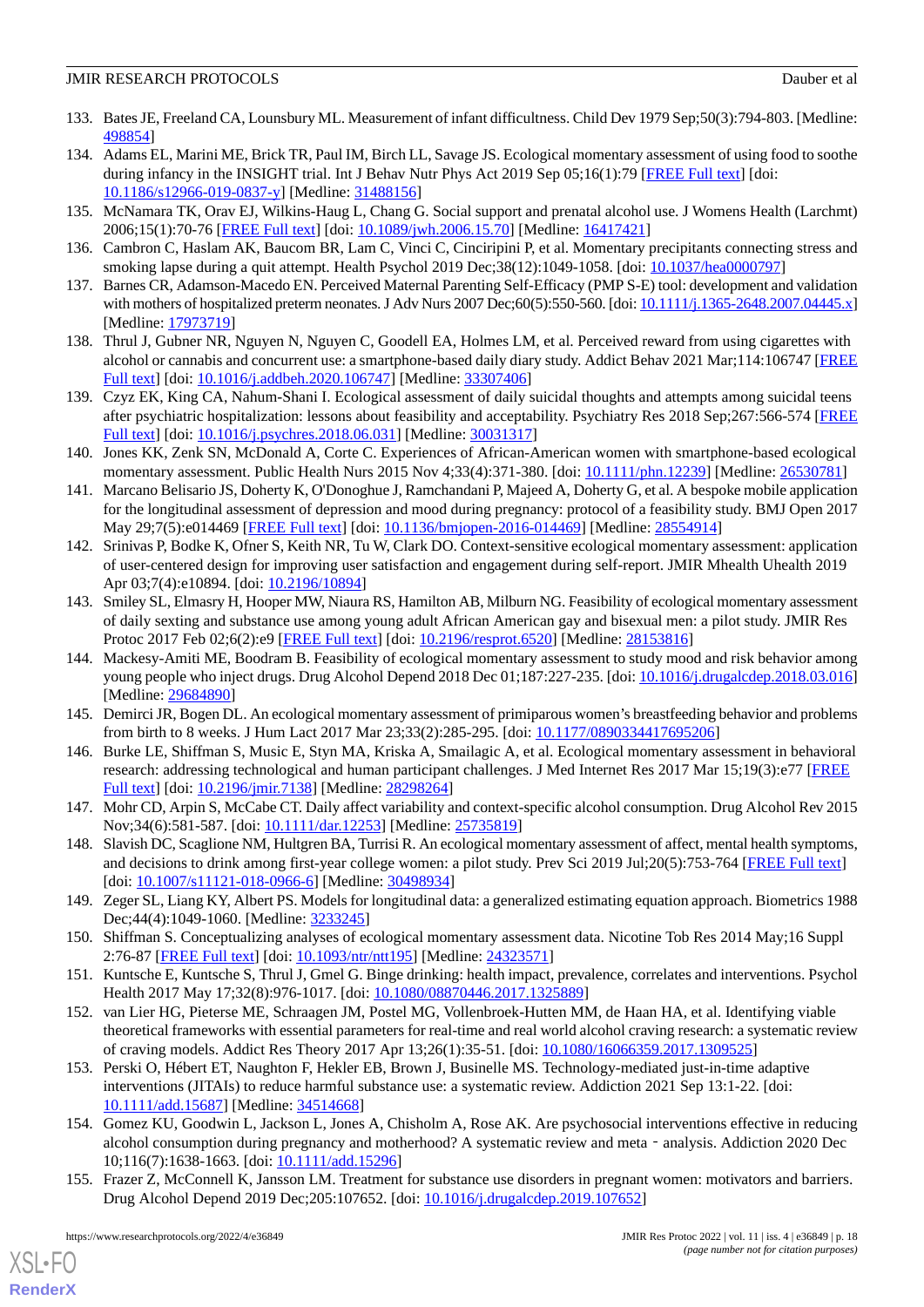- <span id="page-18-0"></span>156. Paris R, Herriott AL, Maru M, Hacking SE, Sommer AR. Secrecy versus disclosure: women with substance use disorders share experiences in help seeking during pregnancy. Matern Child Health J 2020 Nov;24(11):1396-1403. [doi: [10.1007/s10995-020-03006-1\]](http://dx.doi.org/10.1007/s10995-020-03006-1) [Medline: [33025236\]](http://www.ncbi.nlm.nih.gov/entrez/query.fcgi?cmd=Retrieve&db=PubMed&list_uids=33025236&dopt=Abstract)
- <span id="page-18-1"></span>157. Wolfson L, Schmidt RA, Stinson J, Poole N. Examining barriers to harm reduction and child welfare services for pregnant women and mothers who use substances using a stigma action framework. Health Soc Care Community 2021 Mar 13;29(3):589-601. [doi: [10.1111/hsc.13335\]](http://dx.doi.org/10.1111/hsc.13335)
- <span id="page-18-3"></span><span id="page-18-2"></span>158. Adams ZM, Ginapp CM, Price CR, Qin Y, Madden LM, Yonkers K, et al. "A good mother": impact of motherhood identity on women's substance use and engagement in treatment across the lifespan. J Substan Abuse Treat 2021 Nov;130:108474. [doi: [10.1016/j.jsat.2021.108474](http://dx.doi.org/10.1016/j.jsat.2021.108474)]
- <span id="page-18-4"></span>159. Kenny KS, Barrington C. "People just don't look at you the same way": public stigma, private suffering and unmet social support needs among mothers who use drugs in the aftermath of child removal. Child Youth Serv Rev 2018 Feb;86:209-216. [doi: [10.1016/j.childyouth.2018.01.030\]](http://dx.doi.org/10.1016/j.childyouth.2018.01.030)
- <span id="page-18-5"></span>160. Jarlenski M, Krans EE. Co-occurring substance use disorders identified among delivery hospitalizations in the United States. J Addict Med 2021;15(6):504-507 [\[FREE Full text](http://europepmc.org/abstract/MED/33273252)] [doi: 10.1097/ADM.000000000000000792] [Medline: [33273252](http://www.ncbi.nlm.nih.gov/entrez/query.fcgi?cmd=Retrieve&db=PubMed&list_uids=33273252&dopt=Abstract)]
- <span id="page-18-6"></span>161. Page K, Murray-Krezan C, Leeman L, Carmody M, Stephen JM, Bakhireva LN. Prevalence of marijuana use in pregnant women with concurrent opioid use disorder or alcohol use in pregnancy. Addict Sci Clin Pract 2022 Jan 06;17(1):3 [\[FREE](https://ascpjournal.biomedcentral.com/articles/10.1186/s13722-021-00285-z) [Full text\]](https://ascpjournal.biomedcentral.com/articles/10.1186/s13722-021-00285-z) [doi: [10.1186/s13722-021-00285-z\]](http://dx.doi.org/10.1186/s13722-021-00285-z) [Medline: [34991713\]](http://www.ncbi.nlm.nih.gov/entrez/query.fcgi?cmd=Retrieve&db=PubMed&list_uids=34991713&dopt=Abstract)
- <span id="page-18-7"></span>162. Jones HE, Hairston E, Lensch AC, Marcus LK, Heil SH. Challenges and opportunities during the COVID-19 pandemic: treating patients for substance use disorders during the perinatal period. Prevent Med 2021 Nov;152:106742. [doi: [10.1016/j.ypmed.2021.106742](http://dx.doi.org/10.1016/j.ypmed.2021.106742)]
- <span id="page-18-8"></span>163. Mayopoulos GA, Ein-Dor T, Dishy GA, Nandru R, Chan SJ, Hanley LE, et al. COVID-19 is associated with traumatic childbirth and subsequent mother-infant bonding problems. J Affect Disord 2021 Mar;282:122-125. [doi: [10.1016/j.jad.2020.12.101\]](http://dx.doi.org/10.1016/j.jad.2020.12.101)
- <span id="page-18-9"></span>164. Omowale S, Casas A, Lai Y, Sanders S, Hill A, Wallace M. Trends in stress throughout pregnancy and postpartum period during the COVID-19 pandemic: Longitudinal study using ecological momentary assessment and data from the Postpartum Mothers Mobile Study. JMIR Mental Health 2021;8(9):e30422. [doi: [10.2196/preprints.30422](http://dx.doi.org/10.2196/preprints.30422)]
- <span id="page-18-11"></span><span id="page-18-10"></span>165. Nidey N, Kair L, Wilder C, Froehlich T, Weber S, Folger A. Substance use and utilization of prenatal and postpartum care. J Addict Medi 2022:16-92. [doi: [10.1097/adm.0000000000000843\]](http://dx.doi.org/10.1097/adm.0000000000000843)
- 166. Renbarger KM, Shieh C, Moorman M, Latham-Mintus K, Draucker C. Health care encounters of pregnant and postpartum women with substance use disorders. West J Nurs Res 2019 Dec 20;42(8):612-618. [doi: [10.1177/0193945919893372\]](http://dx.doi.org/10.1177/0193945919893372)
- <span id="page-18-13"></span><span id="page-18-12"></span>167. Lara-Cinisomo S, Olarte AR, Rosales M, Barrera AZ. A systematic review of technology-based prevention and treatment interventions for perinatal depression and anxiety in Latina and African American women. Matern Child Health J 2021 Feb;25(2):268-281. [doi: [10.1007/s10995-020-03028-9\]](http://dx.doi.org/10.1007/s10995-020-03028-9) [Medline: [33389589](http://www.ncbi.nlm.nih.gov/entrez/query.fcgi?cmd=Retrieve&db=PubMed&list_uids=33389589&dopt=Abstract)]
- 168. Blakey JM, Hatcher SS. Trauma and substance abuse among child welfare involved African American mothers: a case study. J Public Child Welfare 2013 Apr;7(2):194-216. [doi: [10.1080/15548732.2013.779623\]](http://dx.doi.org/10.1080/15548732.2013.779623)
- 169. Martin CE, Scialli A, Terplan M. Unmet substance use disorder treatment need among reproductive age women. Drug Alcohol Depend 2020 Jan;206:107679. [doi: [10.1016/j.drugalcdep.2019.107679\]](http://dx.doi.org/10.1016/j.drugalcdep.2019.107679)

#### **Abbreviations**

**CI:** Central Intake **EMA:** ecological momentary assessment **JITAI:** just-in-time adaptive intervention **MOST:** multiphase optimization strategy **TMI:** text messaging intervention

*Edited by T Leung; This paper was externally peer reviewed by the Interventions to Prevent and Treat Addictions (IPTA) Study Section - Risk, Prevention and Health Behavior Integrated Review Group - Center for Scientific Review (National Institutes of Health, USA). See the Multimedia Appendix for the peer-review report; Submitted 27.01.22; accepted 01.03.22; published 04.04.22.*

*Please cite as:*

*Dauber S, Beacham A, Hammond C, West A, Thrul J Adaptive Text Messaging for Postpartum Risky Drinking: Conceptual Model and Protocol for an Ecological Momentary Assessment Study JMIR Res Protoc 2022;11(4):e36849 URL: <https://www.researchprotocols.org/2022/4/e36849> doi: [10.2196/36849](http://dx.doi.org/10.2196/36849) PMID:*